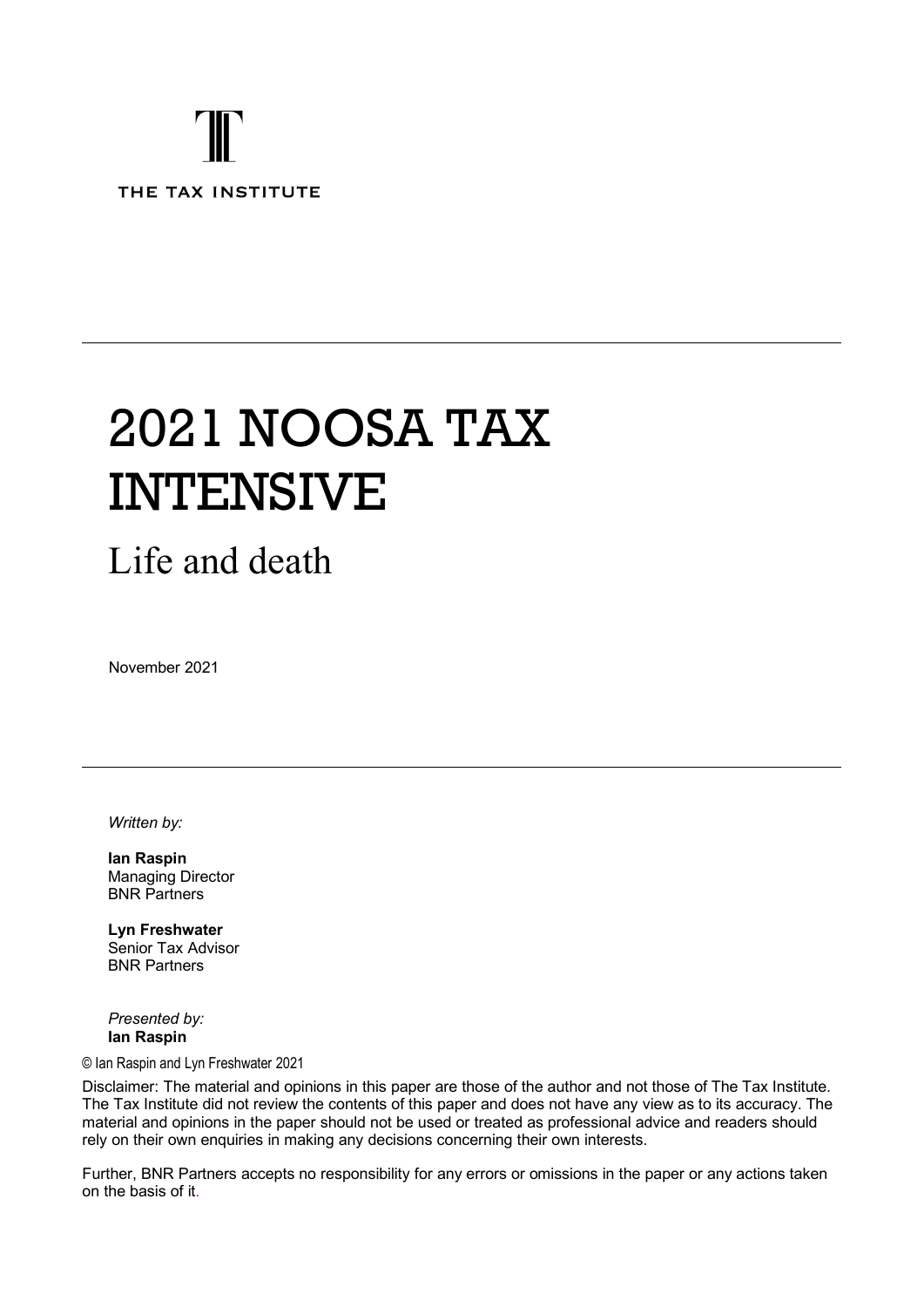# T THE TAX INSTITUTE

© Ian Raspin and Lyn Freshwater 2021

Disclaimer: The material and opinions in this paper are those of the author and not those of The Tax Institute. The Tax Institute did not review the contents of this paper and does not have any view as to its accuracy. The material and opinions in the paper should not be used or treated as professional advice and readers should rely on their own enquiries in making any decisions concerning their own interests.

Further, BNR Partners accepts no responsibility for any errors or omissions in the paper or any actions taken on the basis of it.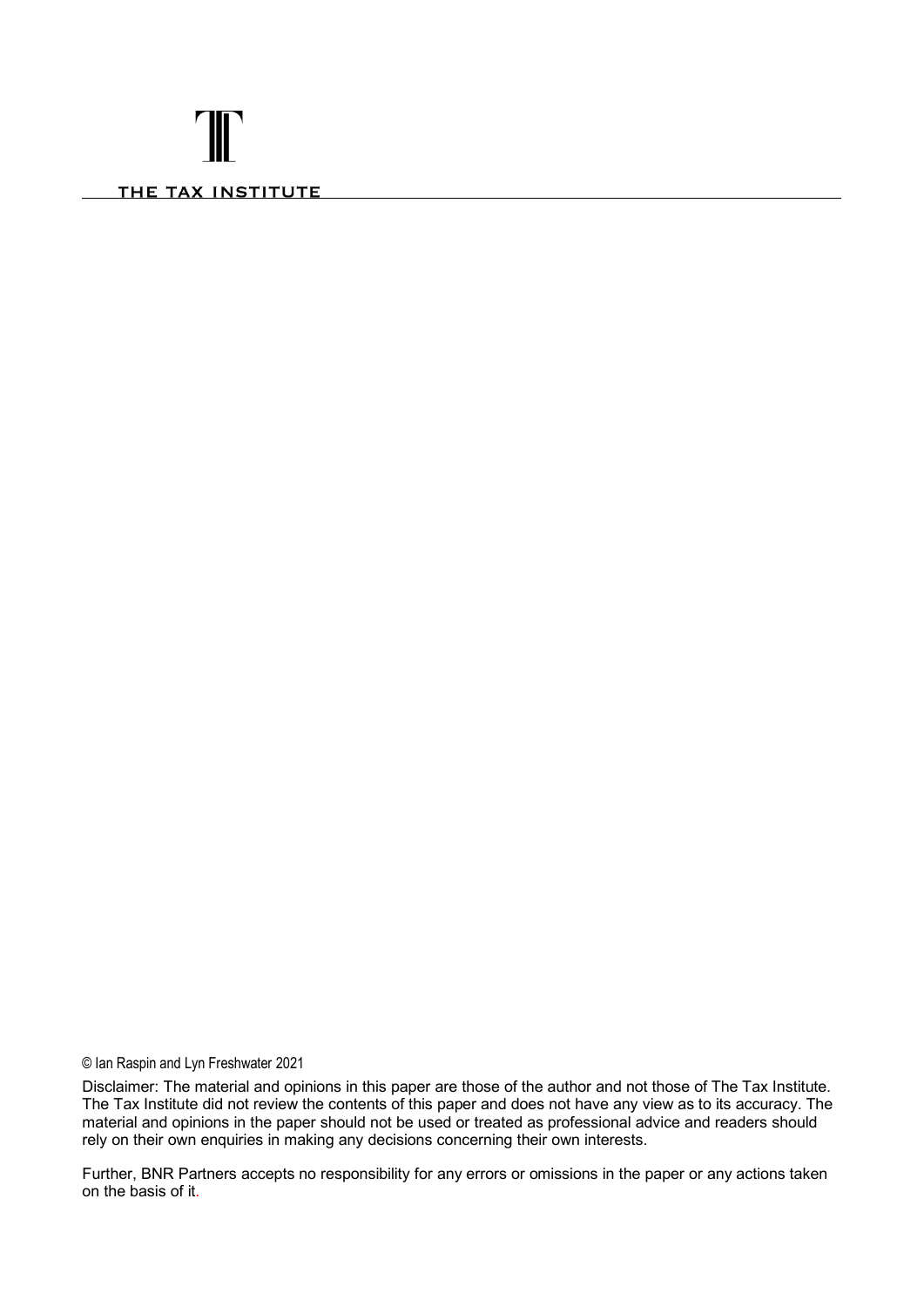### Contents

| 1            |     |       |  |  |
|--------------|-----|-------|--|--|
| $\mathbf{2}$ |     |       |  |  |
|              | 2.1 |       |  |  |
|              | 2.2 |       |  |  |
|              | 2.3 |       |  |  |
|              | 2.4 |       |  |  |
| 3            |     |       |  |  |
|              | 3.1 |       |  |  |
|              | 3.2 |       |  |  |
|              |     | 3.2.1 |  |  |
|              |     | 3.2.2 |  |  |
| 4            |     |       |  |  |
|              | 4.1 |       |  |  |
|              | 4.2 |       |  |  |
|              | 4.3 |       |  |  |
|              | 4.4 |       |  |  |
|              |     | 4.4.1 |  |  |
|              |     | 4.4.2 |  |  |
|              | 4.5 |       |  |  |
| 5            |     |       |  |  |
|              | 5.1 |       |  |  |
|              |     | 5.1.1 |  |  |
|              |     | 5.1.2 |  |  |
|              |     | 5.1.3 |  |  |
|              |     | 5.1.4 |  |  |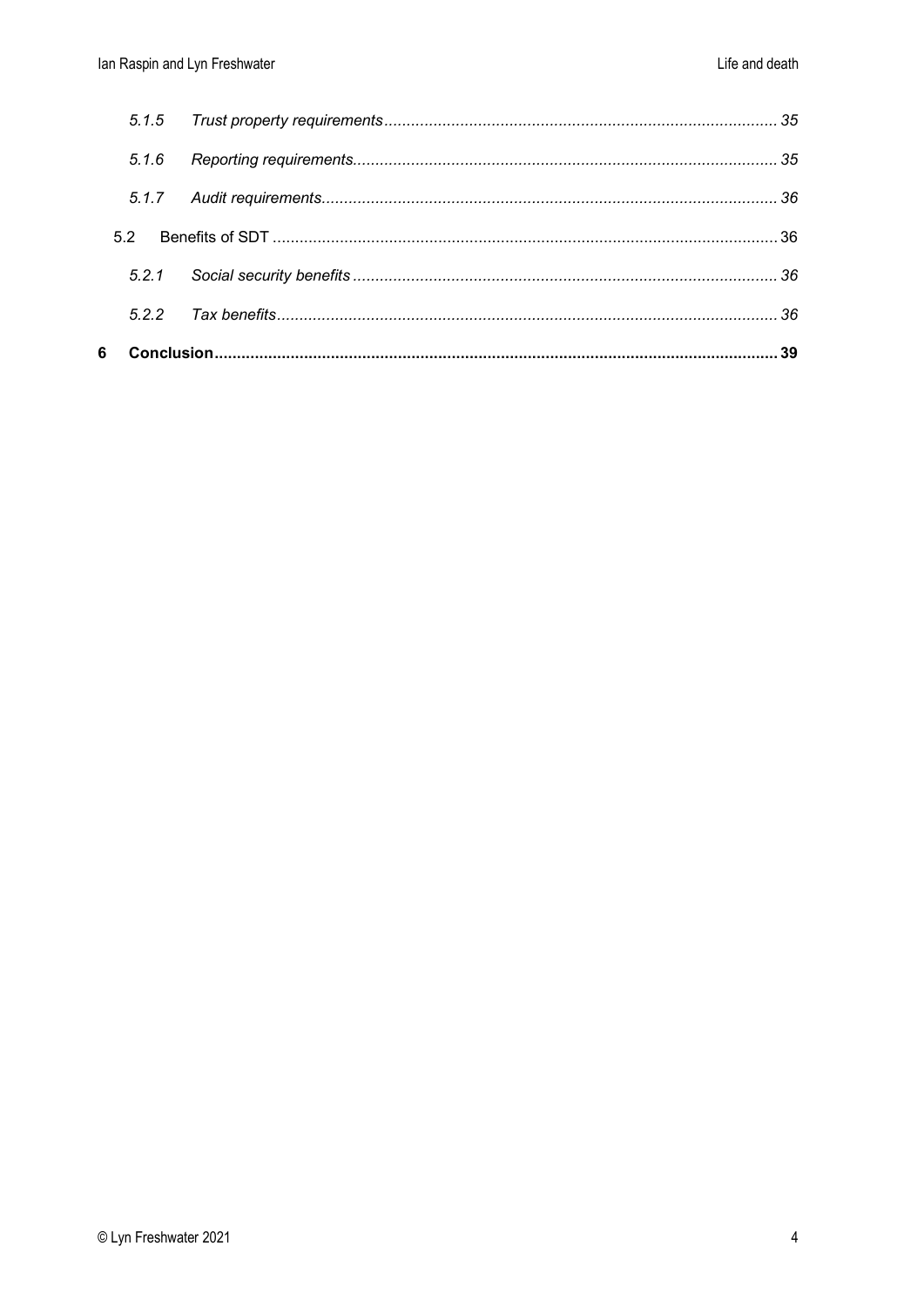# <span id="page-4-0"></span>1 Overview

*The best laid schemes o' Mice an' Men, / Gang aft agley* 

or translated from the Scots

*[the best laid plans of mice and men often go awry](https://en.wiktionary.org/wiki/the_best_laid_plans_of_mice_and_men_often_go_awry)*

As Wiktionary notes, this is a proverbial expression used to signify the futility of making detailed plans when the ability to fully or even partially execute them is uncertain.

One could easily think that Robert Burns was reflecting on a succession planner with a recalcitrant client in a changing legislative environment.

Our practice is not involved in estate planning. We come on the scene after someone has died and are involved from a tax perspective in the implementation of the plan (such as it is) that the deceased had made, sometimes many years previously. One thing we've learned is that if tax is important to a succession plan, it is vital that the plan be reviewed regularly, otherwise the tax result could well be one that was not intended or ever contemplated.

As this paper demonstrates, no matter how tax effective a succession plan was when originally devised, many things can affect its effectiveness by the time the plan comes to be implemented:

- legislative changes like those that were made to section 102AG of the ITAA 1936 which affect the use of mirror trusts; or the FIRB changes which may mean that leaving real property to a foreigner may not be such a good idea
- changes to (or simply an expression of) the ATO view of the law the publication of TDs 2017/23 and 2017/24 demonstrated the effect of appointing a foreign LPR
- the emergence of new issues  $-1$ 'd include in this category, the effect of Regulation 6.21(2)(a) of the SIS Regulations
- changes in underlying facts and circumstances for example, a Will may establish a special disability trust for an individual but is that going to be enough to cover all their needs as those needs change.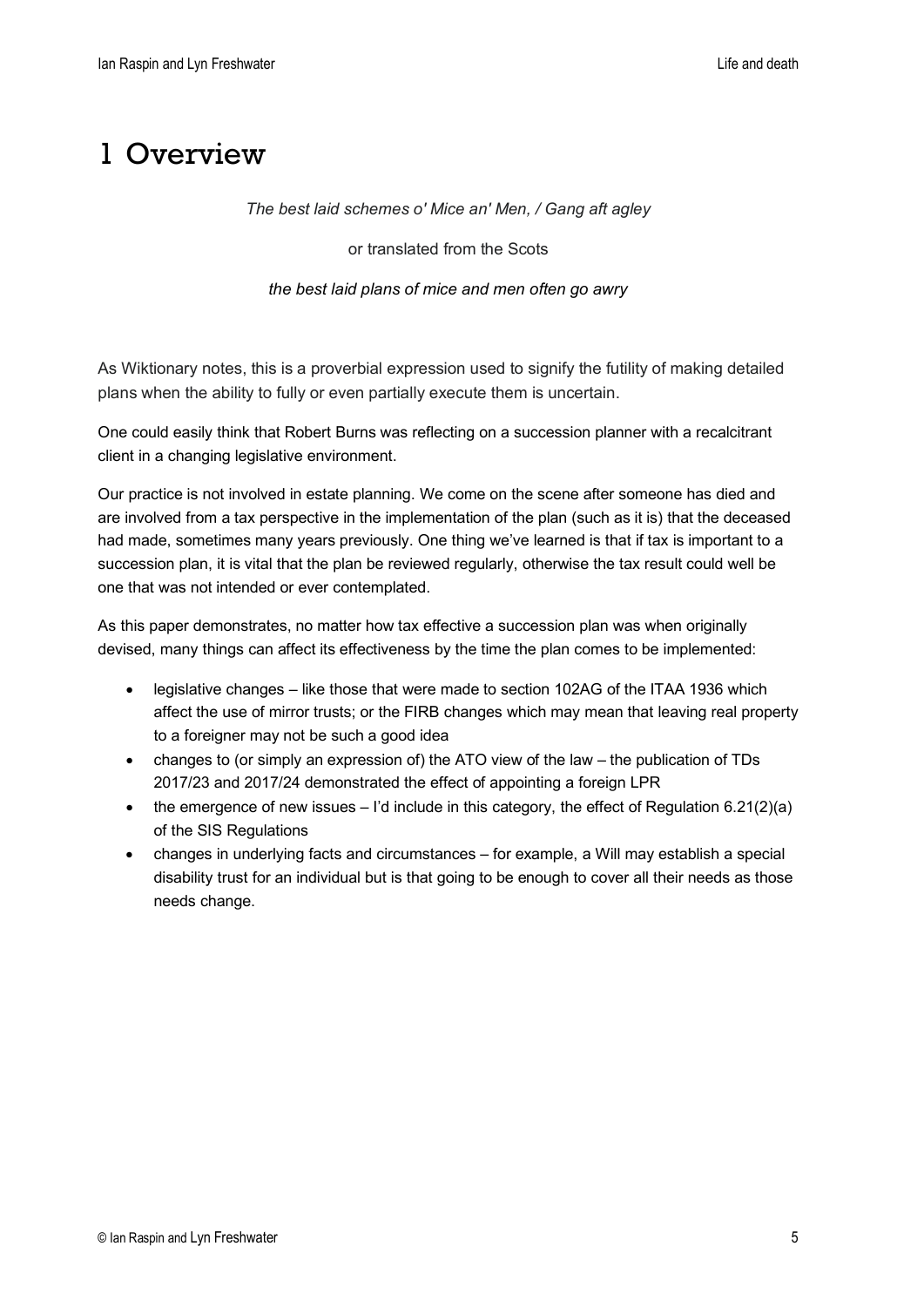# <span id="page-5-0"></span>2 Deceased Estates and Testamentary Trusts

# <span id="page-5-1"></span>2.1 Background – trust taxation 101

We are often asked: 'who pays tax in a deceased estate, the LPRs or the beneficiaries?'. If only it was that simple! As you will appreciate, the answer is non-binary and depends on a range of factors including the stage which the administration of the estate has reached.

For tax purposes, an LPR is treated as a trustee, and the estate that they are administering is treated as a trust estate. This means that the general trust taxation rules will apply to a deceased estate. A testamentary trust is a tax entity separate from a deceased estate.

Traditionally, the rules about trust taxation were found mainly in Division 6 of Part III of the ITAA 1936. Following amendments in 2011 to allow for the streaming of trust capital gains and franked dividends, trust capital gains are now brought to assessment by Subdivision 115-C of the ITAA 1997 and franked dividends are assessed under Subdivision 207-B of the ITAA [1](#page-5-2)997.<sup>1</sup>

Broadly the trust taxation rules apply as follows.<sup>[2](#page-5-3)</sup>

Beneficiaries who are specifically entitled to capital gains<sup>[3](#page-5-4)</sup> or franked dividends<sup>[4](#page-5-5)</sup> are assessed on those components of the trust's net income. A trustee can sometimes choose to be specifically entitled to trust capital gains.<sup>[5](#page-5-6)</sup> If the choice is made the trustee is assessed on those gains. Commonly a trustee may choose to be assessed if an income beneficiary who is not entitled to the benefit of a capital gain would otherwise be assessed on it. The result is produces an equitable outcome as tax is effectively borne by those who will ultimately benefit from the gain.

The way that the remaining net income is taxed will depend on whether there are beneficiaries who are presently entitled to the trust's income. ['Income' is determined according to the terms of the particular trust.<sup>[6](#page-5-7)</sup> It is not necessarily the same as the trust's 'net income' as defined in the ITAA 1936.[7](#page-5-8)]

If there are beneficiaries who are presently entitled to a share of the income of the trust, they will be assessed on that same percentage share of the trust's net income.[8](#page-5-9) This is the case even if the income has not actually been paid to them.

<span id="page-5-8"></span><sup>7</sup> The ATO's view about the meaning of income of a trust estate is set out in Draft Taxation Ruling TR 2012/D1.

<span id="page-5-2"></span><sup>1</sup> Division 6E of Part III of the ITAA 1936 adjusts the operation of Division 6 to ensure that amounts are not taxed twice.

<span id="page-5-3"></span> $2$  This analysis assumes that the trustee and all of the beneficiaries are residents. Other issues arise if they are not. These are considered in more detail in another booklet that the author has written, *The Australian Tax Pitfalls of Administering an Estate with International Connections*

<span id="page-5-4"></span><sup>3</sup> section 115-228 of the ITAA 1997

<span id="page-5-5"></span><sup>4</sup> section 207-58 of the ITAA 1997

<span id="page-5-6"></span><sup>5</sup> section 115-230 of the ITAA 1997

<span id="page-5-7"></span><sup>6</sup> *Commissioner of Taxation v Bamford* [2010] HCA 10

<span id="page-5-9"></span><sup>8</sup> section 97 of the ITAA 1936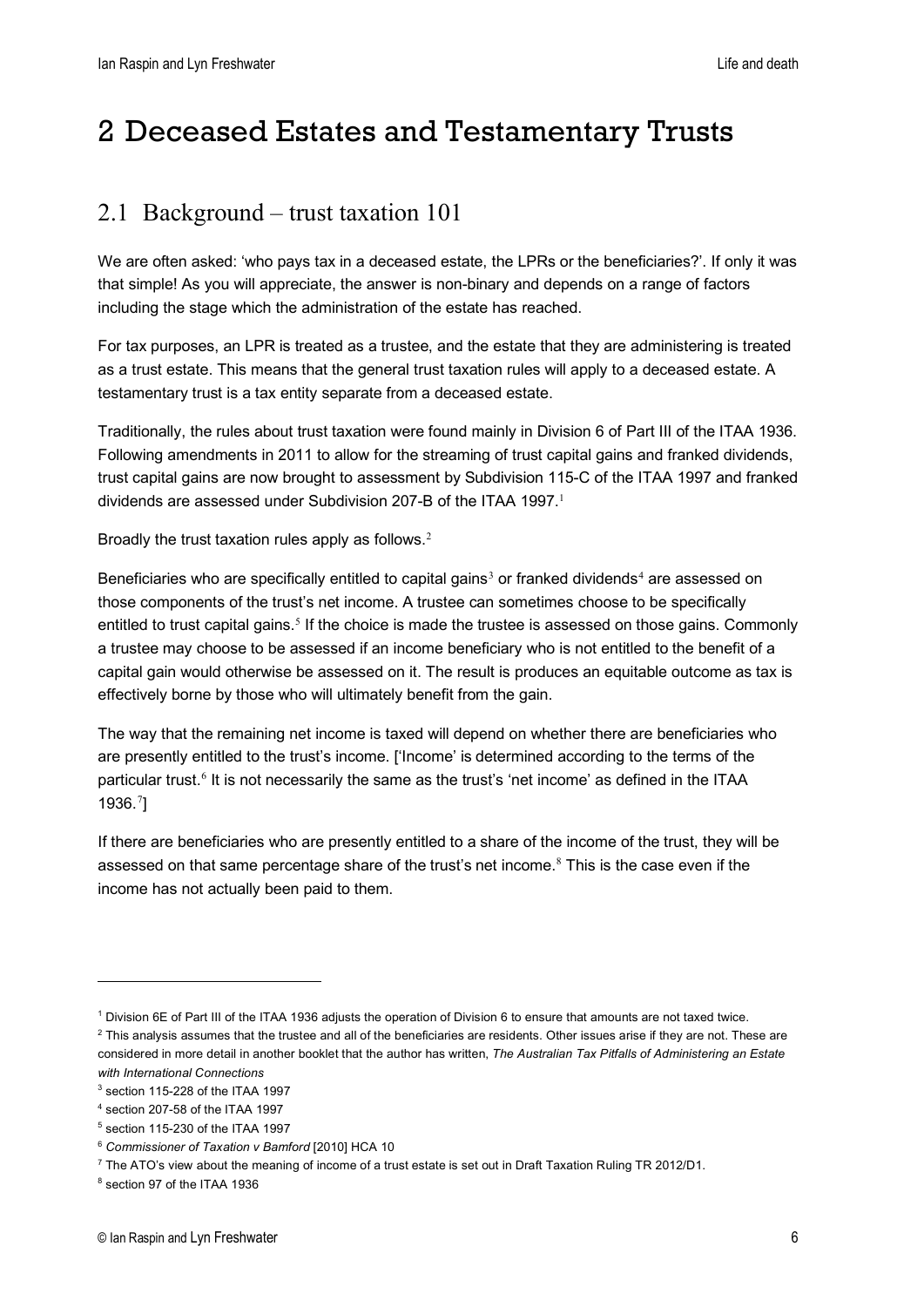However, the trustee will be taxed on a beneficiary's behalf if the beneficiary is under a legal disability.<sup>[9](#page-6-1)</sup> Beneficiaries with a legal disability include minors, bankrupts and people with legal incapacity due to mental conditions. A separate assessment notice will be issued to the trustee for each such beneficiary. If the amount is also assessed to the beneficiary,  $10$  they will be allowed a credit for the tax paid by the trustee.<sup>[11](#page-6-3)</sup> Similar rules apply in respect of a beneficiary that is a non-resident at the end of the income year

If there is no trust income, or there is some net income that is not assessed to a beneficiary, the trustee is assessed under section 99 or 99A.

#### *Section 99A/99*

A trustee will be assessed under section 99A of the ITAA 1936, unless the Commissioner exercises his discretion to tax the trustee under section 99. The discretion can apply to trusts created under a Will if the Commissioner considers that it would be unreasonable to apply section 99A.

Trustees assessed under section 99A are taxed at the top marginal rate. They are also denied access to the CGT discount and small business reduction.  $12$  Trustees assessed under section 99 on the other hand are taxed at marginal rates (albeit without the benefit of the tax-free threshold).[13](#page-6-5) They also have access to the CGT discount and 50% small business reduction. This differential treatment, particularly access to the CGT discount is one of the reasons behind the explosion in recent times of the use of testamentary discretionary trusts.

As a matter of practice, most trustees of deceased estates or testamentary trusts will not formally seek an exercise of the discretion to apply section 99. Under the self-assessment system, the Commissioner accepts returns as lodged. It would only be in cases of an audit or review that the application of section 99 is likely to be called into question. We see many cases where the administration of an estate is delayed ostensibly to obtain the benefit of the rates that apply for the first three years of administration and in other case the marginal rates that apply after that time. We warn our clients that this is potentially a situation where the Commissioner would not consider it unreasonable to apply section 99A, which after all was introduced to avoid accumulations of income.

### <span id="page-6-0"></span>2.2 Some surprises

Although the focus of this paper is not on issues related to the residence of the trustee or beneficiaries of an estate or trust, it is nonetheless worth noting the different treatment for capital gains that apply in relation to a non-resident trust. [If the sole trustee of a trust is a foreign resident and the trust is controlled and managed outside of Australia, the trust is not a resident trust estate for Australian taxation purposes. [Surprisingly the tax outcomes of the estate of a deceased resident

<span id="page-6-1"></span><sup>9</sup> subsection 98(1) of the ITAA 1936

<span id="page-6-2"></span> $10$  subsection 100(1) of the ITAA 1936

<span id="page-6-3"></span> $11$  subsection 100(2) of the ITAA 1936

<span id="page-6-4"></span><sup>12</sup> subsection 115-222(4) of the ITAA 1997

<span id="page-6-5"></span><sup>&</sup>lt;sup>13</sup> This is the case from the first income year for a testamentary trust, even if that year is less than three years from the deceased's death. The trustee of a deceased estate is entitled to the tax-free threshold for the first three income years following death.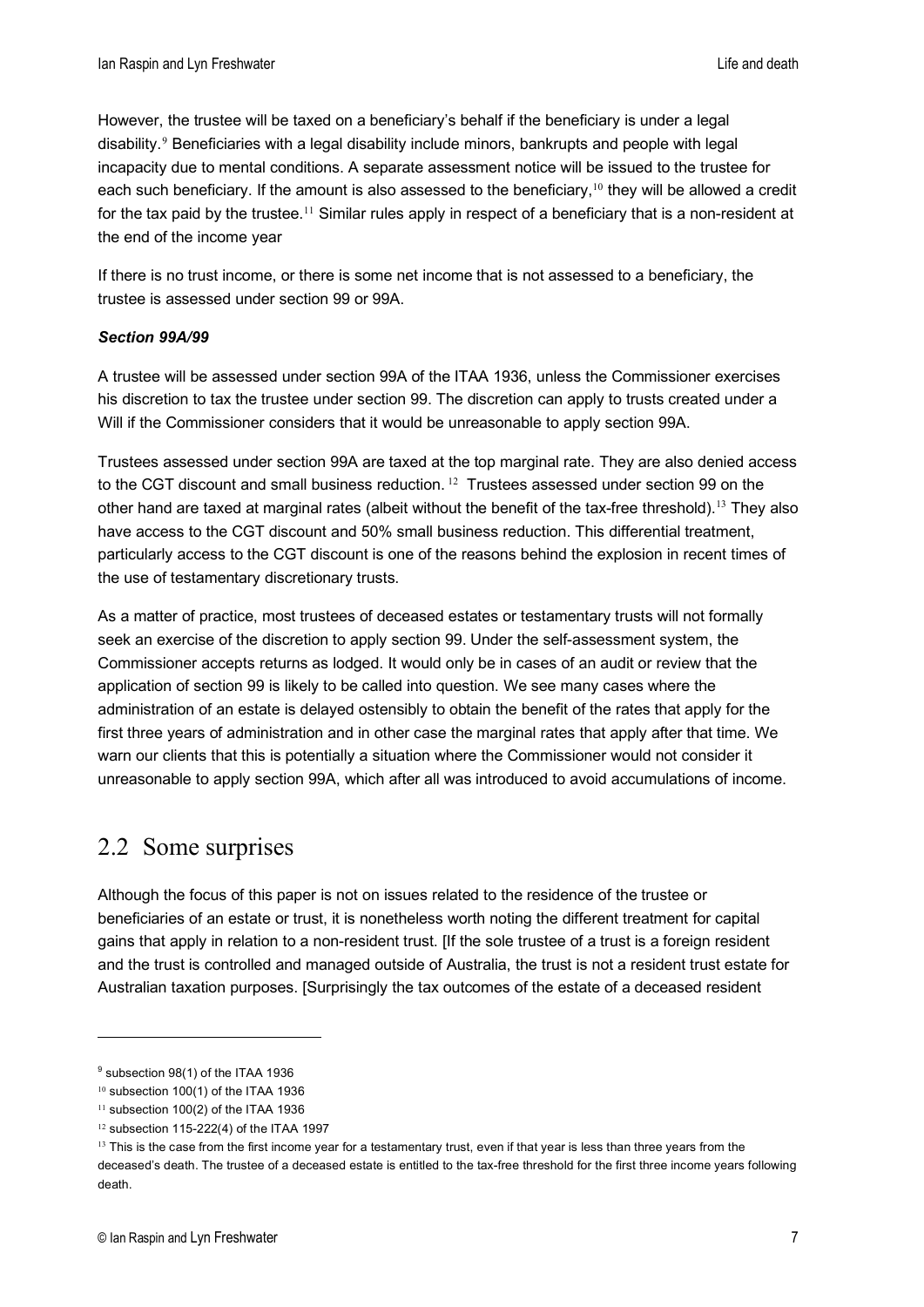taxpayer, can depend on the residence of their LPR. This is different from the case in the UK, where the LPR is taken to have the same residence as the deceased]

Capital gains and losses from assets that are not 'taxable Australian property' are not included in the net income (effectively the taxable income) of a non-resident trust.<sup>[14](#page-7-1)</sup> In broad terms, taxable Australian property (TAP) is an interest in land in Australia (including certain indirect interests held via a company or trust).<sup>[15](#page-7-2)</sup> Other assets such as shares in listed companies in Australia or overseas or land in a foreign country are not TAP.

Although capital gains from assets that are not TAP assets are excluded from the net income of a non-resident trust's net income in the year they are made, amounts attributable to those gains will be fully assessed to an Australian resident beneficiary when distributed. [Amounts distributed to a nonresident beneficiary are not assessable in Australia.] Further, the Tax Office takes the view that the amounts which are assessed on distribution from a non-resident trust do not take the nature of capital gains and accordingly the resident beneficiary does not qualify for the CGT discount<sup>16</sup> they would otherwise be entitled to.

# <span id="page-7-0"></span>2.3 Section 102AG

Another reason for the increased use of testamentary trusts (vis a vis *inter-vivos* trusts) is the concession in afforded to the unearned trust income of minors<sup>[17](#page-7-4)</sup>. This means the higher tax rates that usually apply to the unearned income of minors by virtue of Division 6AA of the ITAA 1936 will not apply to the income of certain testamentary trusts. Rather, that income will be assessed at individual marginal rates (with the benefit of a tax-free threshold of \$18,200).

Originally section 102AG of the ITAA 1936 was worded similarly to the exclusion from section 99A, that is, it applied simply to the income of a trust that arose from a Will or intestacy. Although section 102AG contained anti-avoidance rules, they were not considered sufficient to deal with arrangements where assets were being funnelled from outside of the estate to a testamentary trust. For example, they might not have applied where a trustee of an inter-vivos discretionary trust made a distribution to the testamentary trust.

Amendments that operate from 1 July 2019 have the effect that income is excepted trust income only to the extent that it is from property transferred from the estate of the relevant deceased person or represents accumulations of income or capital from that property<sup>[18](#page-7-5)</sup>. The following examples from the ATO website show the intended effect of the change. <sup>[19](#page-7-6)</sup>

#### *Example: Distribution from a family trust to a testamentary trust*

*Lavender Trust is a testamentary trust established under a will of which Alex is a beneficiary. Alex is 14 years old. As a result of the will, \$100,000 is transferred on 17 July 2020 to the trustee of Lavender* 

<span id="page-7-1"></span><sup>&</sup>lt;sup>14</sup> See Taxation Determination TD 2017/23 which discusses the application of section 855-10

<span id="page-7-2"></span><sup>15</sup> Taxable Australian property is defined in section 855-15 of the ITAA 1997

<span id="page-7-3"></span><sup>16</sup> See Taxation Determination TD 2017/24 which takes the view that section 99B of the ITAA 1936 would apply.

<span id="page-7-4"></span><sup>17</sup> subsection 102AG(2) of the ITAA 1936

<span id="page-7-5"></span><sup>18</sup> subsection 102AG(2AA) of the ITAA 1936

<span id="page-7-6"></span><sup>19</sup> QC16509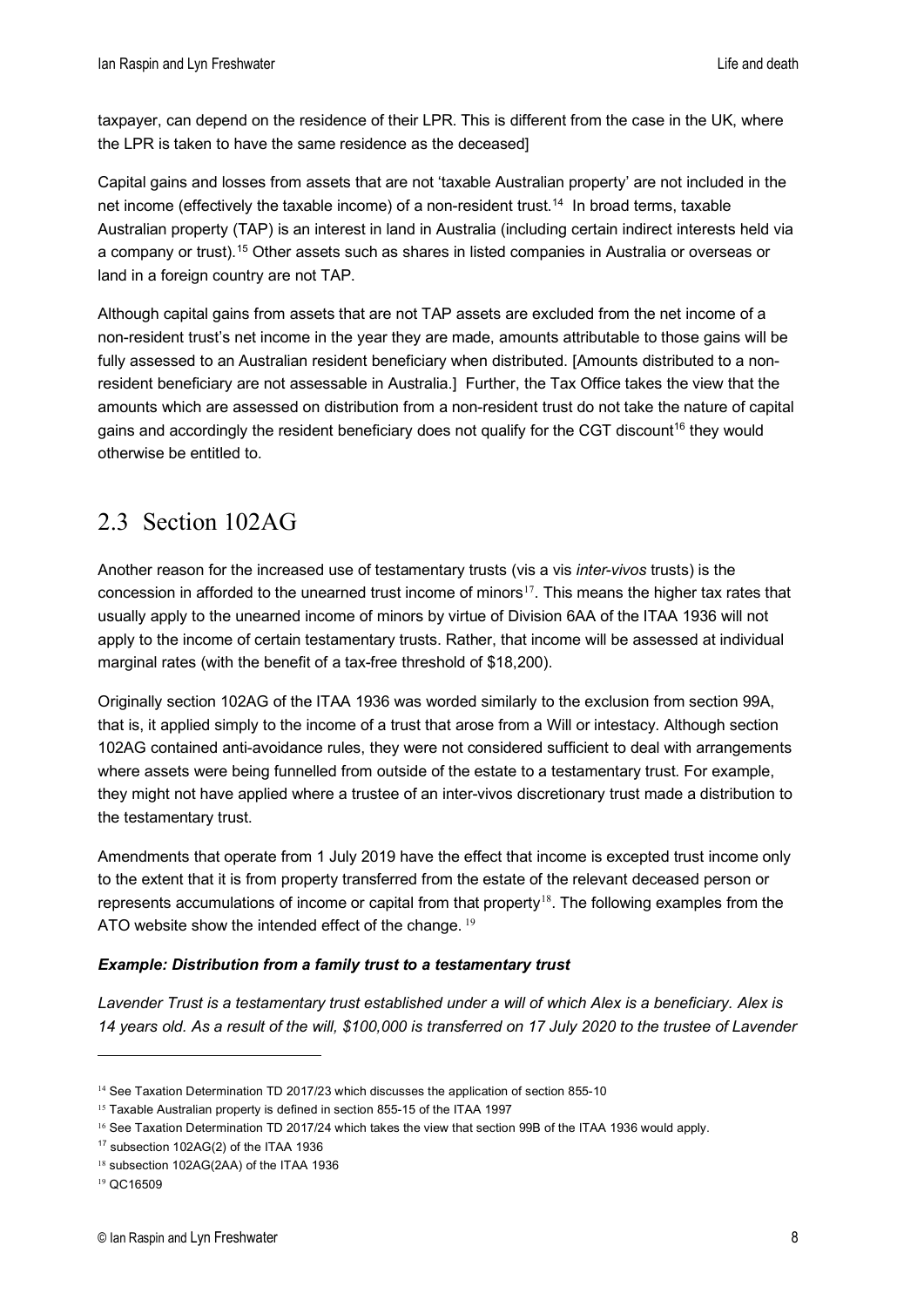*Trust from the deceased estate. Shortly after, the trustee of a family trust makes a capital distribution of \$1 million to the trustee of Lavender Trust. The trustee of Lavender Trust invested the entire amount of \$1.1 million in listed shares*

*In the 2020-21 income year, the trustee of Lavender Trust derives \$110,000 of dividend income from the investment in the listed shares. The net income of Lavender Trust for that year is \$110,000. Alex is made presently entitled to 50% of that amount, which is \$55,000.*

*Alex's excepted income is \$5,000. This amount is the extent to which the \$55,000 of income resulted from the \$100,000 transferred from the deceased estate (worked out as \$100,000 ÷ \$1.1 million × \$55,000). The remaining \$50,000 is income that resulted from the \$1 million capital distribution from the family trust, which is unrelated to the deceased estate. It is not excepted income*

#### *Example: Trust income reinvested*

*Assume the trustee of Lavender Trust (from the example above) did not pay Alex her share of the net income of the trust (being \$55,000, comprising \$5,000 excepted income and \$50,000 not excepted income). The trustee, instead, reinvests that amount in more listed shares in the 2021–22 income year. For the 2021–22 income year, that investment derives income of \$5,500 and Alex is made presently entitled to that amount reinvested*

*Alex's excepted income is \$500 (worked out as \$5,000 ÷ \$55,000 x \$5,500). This amount is the extent to which the \$5,500 of income resulted from Lavender Trust reinvesting previously excepted income. The remaining \$5,000 is attributable to assets unrelated to the deceased estate and is not excepted income.*

#### *Example: Rental property acquired with borrowed money, trust distribution and money from deceased estate*

*Johnston Trust is a testamentary trust established under a will into which \$500,000 is transferred from the deceased estate on 22 August 2020. A trustee of a family trust then makes a capital distribution of \$500,000 to Johnston Trust. The trustee of Johnston Trust borrows \$1 million from a bank and purchases a rental property for \$1.9 million. The remaining \$100,000 is used as working capital for the rental property.*

*In the 2020–21 income year, the trustee of Johnston Trust receives \$50,000 of net rental income. The net income of the trust for that year is \$50,000. Michael, who is under 18 years old, is made presently entitled to 50% of the \$50,000 net income, being \$25,000.*

*Michael's excepted income is \$6,250. This amount is the extent to which the \$25,000 of income resulted from the \$500,000 transferred from the deceased estate (worked out as \$500,000 ÷ \$2 million × \$25,000). The remaining \$18,750 of income is attributable to assets unrelated to the deceased estate and is not excepted income.*

Other issues have been raised with the ATO in respect of which guidance could be usefully provided:

• How are deductions/expenses to be allocated if they relate to both excepted and nonexcepted income?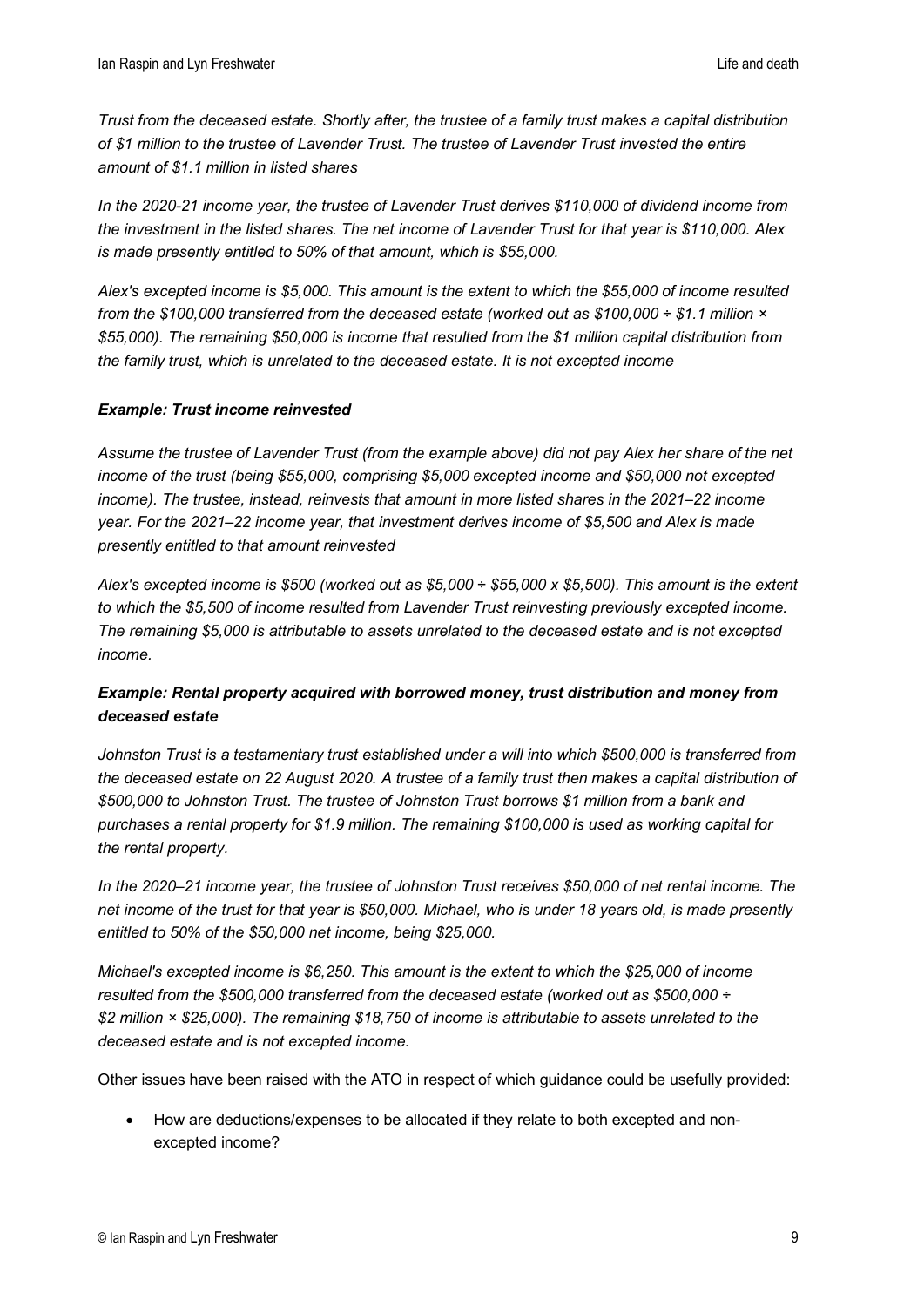- Assume mixed funds used to acquire assets, what records are required to show that the growth is from the deceased's assets?
- What if the trustee acquired a property that was subject to a loan that the deceased had taken out? What is the value of the amount contributed to the trust (the value less amount of loan).

# <span id="page-9-0"></span>2.4 FIRB changes

If you are advising about tax for an estate with a foreign beneficiary, you should be aware of the recent FIRB changes. While the application of those rules is not a tax question, the effect of the changes as we understand it will be that assets may have to be sold rather than transferred to the foreign beneficiary.[20](#page-9-1)

This information is from Guidance Note  $2^{21}$  $2^{21}$  $2^{21}$  available on the FIRB website.

From 1 January 2021, a foreign person who acquires interests through a Will (for example, an interest in Australian land or a substantial interest in securities in an Australian entity) is no longer exempt from the foreign investment review framework. They should contact the Treasury or the Australian Taxation Office (ATO), as applicable, where they become aware of or acquire an interest under a Will.

The point at which a foreign person is considered to have taken a notifiable action is generally the time at which the legal interest is acquired on completion of administration of the Will.

In some circumstances, a foreign person may not be certain they will actually receive an interest under a Will until the administration of the Will has been completed, meaning they could not be expected to seek foreign investment approval prior to acquiring the interest. In these circumstances, the foreign person is expected to submit their relevant foreign investment notification/application within 30 days after the interest has been acquired.

#### *Example*

*John is a foreign person. On 1 December 2020, his sister Mary, who is a resident of Australia dies. In her Will, Mary bequeaths to John an established residential dwelling in Sydney. The executor of Mary's estate obtains probate. The administration is completed when all the debts are satisfied and bequeaths transferred to beneficiaries. The title of the Sydney property is registered with the land titles office in*  John's name on 30 June 2021. John has 30 days from 30 June 2021 to submit a foreign investment *application.* 

*Alternatively, John could apply prior to 30 June 2021 if he is certain he will acquire the legal interest,*  for example if he is advised by the executor that administration has been completed and that he will *acquire the interest, or where transfer of the interest has been executed and the only remaining step is finalisation of the registration of the signed transfer of title.*

#### *Example*

<span id="page-9-1"></span><sup>20</sup> Treasury is undertaking a review of the effect of the changes. STEP Australia has made a submission about this aspect: https://stepaustralia.com/wp-content/uploads/2021/10/STEP-Australia-Submission-FIRB.pdf

<span id="page-9-2"></span><sup>21</sup> https://firb.gov.au/guidance-resources/guidance-notes/gn2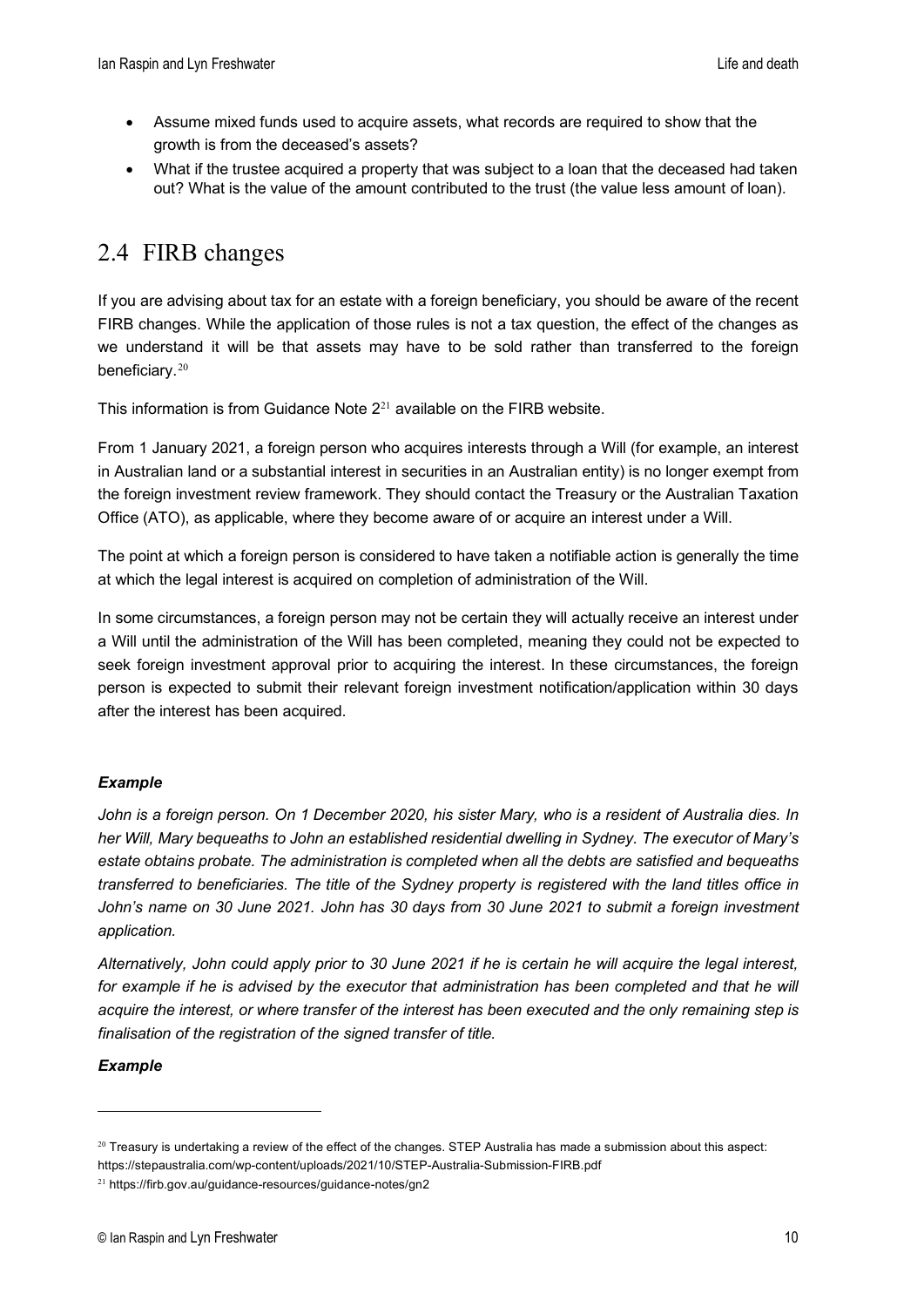*Luke is a foreign person and is bequeathed an interest in an established dwelling in a Will. The Will has been administered and Luke is now registered as the title holder of the established dwelling. He will be*  required to notify of his interest in the Australian land. Luke is generally not permitted to hold an interest *in an established dwelling, unless there is an exemption that applies (such as having an Australian resident spouse). Where there is no applicable exemption, conditions may be imposed on the interest,*  which may include requiring Luke to dispose of his interest within six months of acquiring the legal *interest in the land.*

#### *Example*

*Ella is a foreign person and is bequeathed an interest in vacant land in a Will. The Will has been administered and Ella is now registered as the title holder of the established dwelling. She will be required to notify of her interest in the Australian land. If Ella is approved to hold the interest, this may be subject to the vacant land development conditions.*

The Executor of a Will will not generally require foreign investment approval to perform their duties as Executor, as the vesting of interests with the Executor following a death is covered by the devolution by operation of law exemption

The term 'devolution' contemplates a legal consequence flowing from an involuntary act. The essential aspect of an interest being acquired through devolution by operation of law is that it cannot be acquired by voluntary action or agreement of the parties; absence of voluntariness is essential to the concept of devolution.

The devolution by operation of law exception is intended to cover acquisitions of interests in the property of a deceased estate by personal representatives (in that capacity), where they do not have a beneficial interest in the property of a deceased estate and their control of such property is temporary.

The devolution by operation of law exemption would also likely cover interests acquired by beneficiaries of intestate estates, where the deceased persons assets are distributed according to laws of succession.

For information on how the Government responds to instances of failing to notify, including in cases where the non-compliance is inadvertent, see:

the *[Compliance –](https://firb.gov.au/sites/firb.gov.au/files/guidance-notes/G14ComplianceResidential_0.pdf) Residential* Guidance Note[22](#page-10-0) (with respect to interests in residential land).

<span id="page-10-0"></span><sup>&</sup>lt;sup>22</sup> https://firb.gov.au/sites/firb.gov.au/files/guidance-notes/G14ComplianceResidential 0.pdf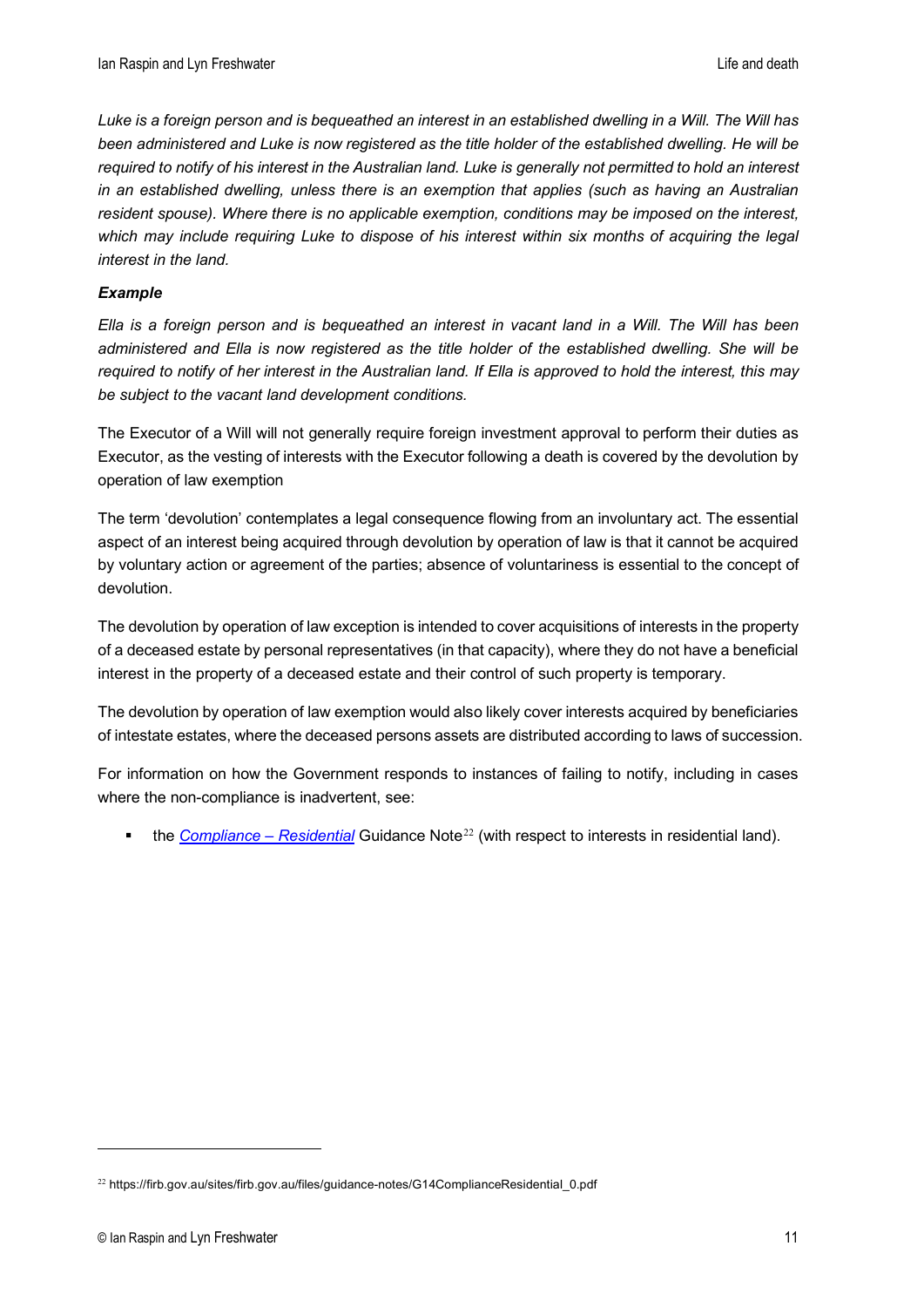#### The FIRB fees are significant and would be payable by the beneficiary:

| <b>Consideration for the action</b> |                           | <b>Applicable fee</b>                                        |                          |                                                                            |
|-------------------------------------|---------------------------|--------------------------------------------------------------|--------------------------|----------------------------------------------------------------------------|
| <b>Residential land</b>             | Agricultural land         | Commercial land,<br>tenements,<br>businesses and<br>entities | Fee for single<br>action | Fee for single<br>Reviewable<br>national security<br>action <sup>(a)</sup> |
| Less than \$75,000<br>(b)           | Less than \$75,000<br>(b) | Less than \$75,000<br>(b)                                    | \$2,000                  | \$500                                                                      |
| \$1 million or less                 | \$2 million or less       | \$50 million or less                                         | \$6,350                  | \$1,587.50                                                                 |
| \$2 million or less                 | \$4 million or less       | \$100 million or less                                        | \$12,700                 | \$3,175                                                                    |
| \$3 million or less                 | \$6 million or less       | \$150 million or less                                        | \$25,400                 | \$6,350                                                                    |
| \$4 million or less                 | \$8 million or less       | \$200 million or less                                        | \$38,100                 | \$9,525                                                                    |
| \$5 million or less                 | \$10 million or less      | \$250 million or less                                        | \$50,800                 | \$12,700                                                                   |
| .                                   | $\ddotsc$                 | $\cdots$                                                     | $\cdots$                 | $\cdots$                                                                   |
| Over \$40 million                   | Over \$80 million         | Over \$2 billion                                             | \$503,000<br>maximum fee | \$125,750<br>maximum fee                                                   |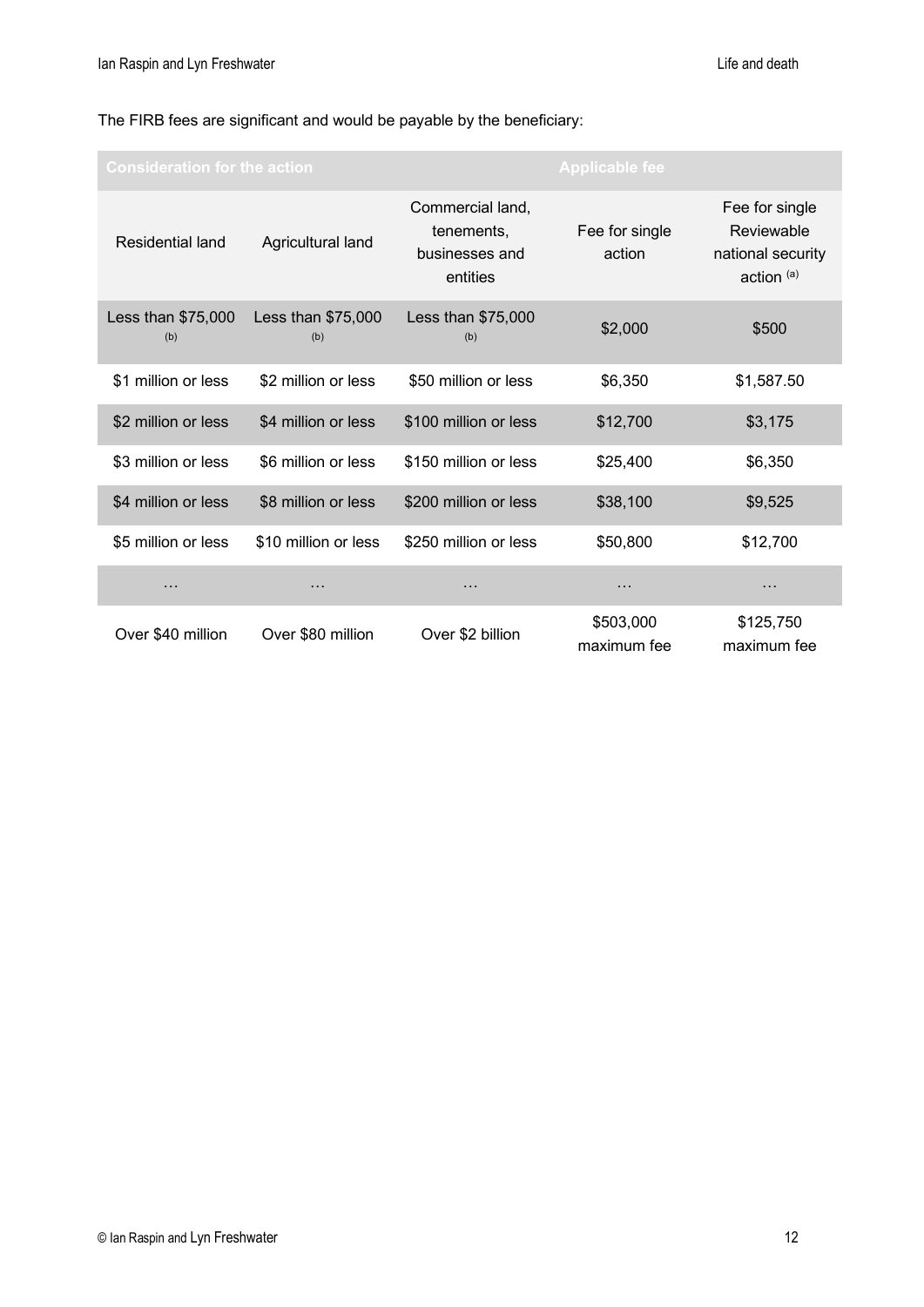# <span id="page-12-0"></span>3 Philanthropy

We are seeing more cases where tax exempt beneficiaries are challenging LPRs about their approach to the estate's tax issues.

This can arise, for example from:

- a failure to consider whether the beneficiary should be made presently entitled to the income of the estate or specifically entitled to the estate's capital gains during the estate administration, or
- a decision by the LPR whether to sell or transfer estate assets to a beneficiary.

# <span id="page-12-1"></span>3.1 Interim distributions

Remember that the 'net income' of a trust is assessed to those beneficiaries who are presently entitled to the trust 'income'. In an estate, the income would be ordinary income (that which a life interest holder would be entitled to). To the extent that there is some income to which no beneficiary is presently entitled (or if there is no trust income), the trustee will be assessed.

A beneficiary is presently entitled to trust income if they have a present or immediate right to demand payment of it from the trustee. The ATO views about present entitlement in the context of a deceased estate are set out in Income Tax Ruling IT 2622. That ruling acknowledges that a beneficiary can be presently entitled to trust income prior to the completion of the administration of an estate.

In some instances, a failure by an LPR to make an interim distribution can result in tax being paid unnecessarily. Consider this simple example.

#### *Example*

*Daryl is the executor of his brother Monty's Will. Monty left his entire estate to a gift deductible charity.* 

*For various reasons, including the settlement of family maintenance claims, the administration of the*  estate was delayed. The income of the estate for a particular year was \$250,000 and its net income *was \$250,000.*

*Near the end of that year it was clear that Daryl would not need the \$250,000 estate income to satisfy debts or other claims, however he did not make the charity entitled to the income. Daryl was assessed on the net income of the trust and paid tax of \$89,055.* 

*However, if Daryl had made the charity presently entitled to the income (and complied with section 100AA and 100AB of the ITAA 1997)[23](#page-12-2) no tax would have been payable. The charity, being presently entitled to all of the estate income, would have been assessable on all the net income however no tax* 

<span id="page-12-2"></span><sup>23</sup> Considered later in this paper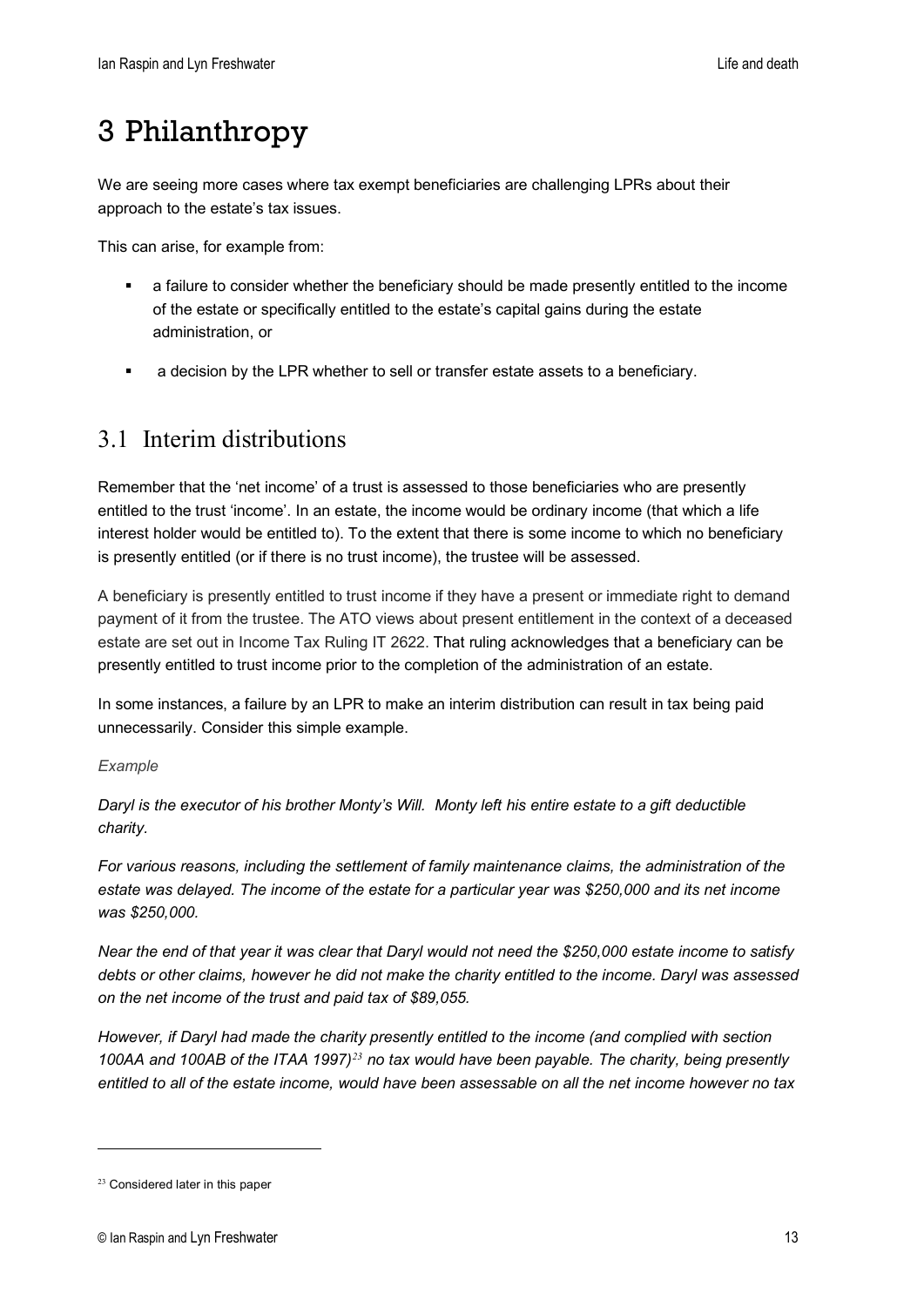*would have been payable because it was an exempt entity. In effect, the charity lost \$89,055 of the bequest that Monty had left it.*

# <span id="page-13-0"></span>3.2 Sell or transfer

#### <span id="page-13-1"></span>3.2.1 Transfer

A question often arises whether an LPR should transfer assets to a tax-exempt beneficiary or sell the assets and pay the proceeds to the beneficiary. This involves consideration of CGT event K3 and whether the LPR is able to create a relevant entitlement in the beneficiary.

CGT event K3 happens if an asset that a person owned just before they died passes to a beneficiary in their estate that is, when the asset passes, an exempt entity<sup>[24](#page-13-2)</sup>. The time of the event is just before the deceased person died which means that any resulting capital gain or loss is accounted for in the final income tax return of the deceased $25$ .

There is a question whether assets pass to a beneficiary prior to their transfer. That is, the ATO takes the view in Tax Determination TD 2004/3 that an asset can 'pass' to a beneficiary of an estate if the beneficiary becomes absolutely entitled to the asset. A beneficiary may be absolutely entitled to particular assets if, for example, the executors make an assent in relation to the distribution of those assets to the beneficiary. So, for example, if an executor determined that shares were available for transfer to an exempt beneficiary or sale, those assets would have passed to the beneficiary (and CGT event K3 happened) even if the beneficiary requests that they be sold rather than transferred.

CGT event K3 will result in a capital gain if the value of the asset at the time of death exceeds the asset's cost base or a capital loss if that value is less than its reduced cost base.

If the asset was acquired by the deceased before 20 September 1985, any capital gain or loss from it is disregarded. $26$ 

Importantly, a capital gain or loss is also disregarded if the asset passes to an exempt entity that is a deductible gift recipient (DGR).<sup>[27](#page-13-5)</sup>

There is a timing issue in relation to the status of an entity as exempt, this is relevant where the Will of a deceased person creates a trust for charitable purposes. CGT event K3 will only happen if a relevant entity is exempt when an asset passes to it. An exempt entity is an entity whose ordinary and statutory income is exempt from income tax because of Division 50 of the ITAA 1997 $^{28}$  $^{28}$  $^{28}$ .

However, an entity cannot self-assess as being income tax exempt. Instead, the entity must meet the requirements for charity registration and then become endorsed by the ATO to be income tax exempt (see Division 426 in Schedule 1 to the *Tax Administration Act* (TAA)). The ATO has previously

<span id="page-13-2"></span><sup>24</sup> paragraph 104- 215(1)(a) of the ITAA 1997

<span id="page-13-3"></span> $25$  subsection 104-215(3) of the ITAA 1997

<span id="page-13-4"></span><sup>26</sup> subsection 104-215(5) of the ITAA 1997

<span id="page-13-5"></span><sup>27</sup> section 118-60 of the ITAA 1997

<span id="page-13-6"></span><sup>28</sup> subsection 995-1(1) of the ITAA 1997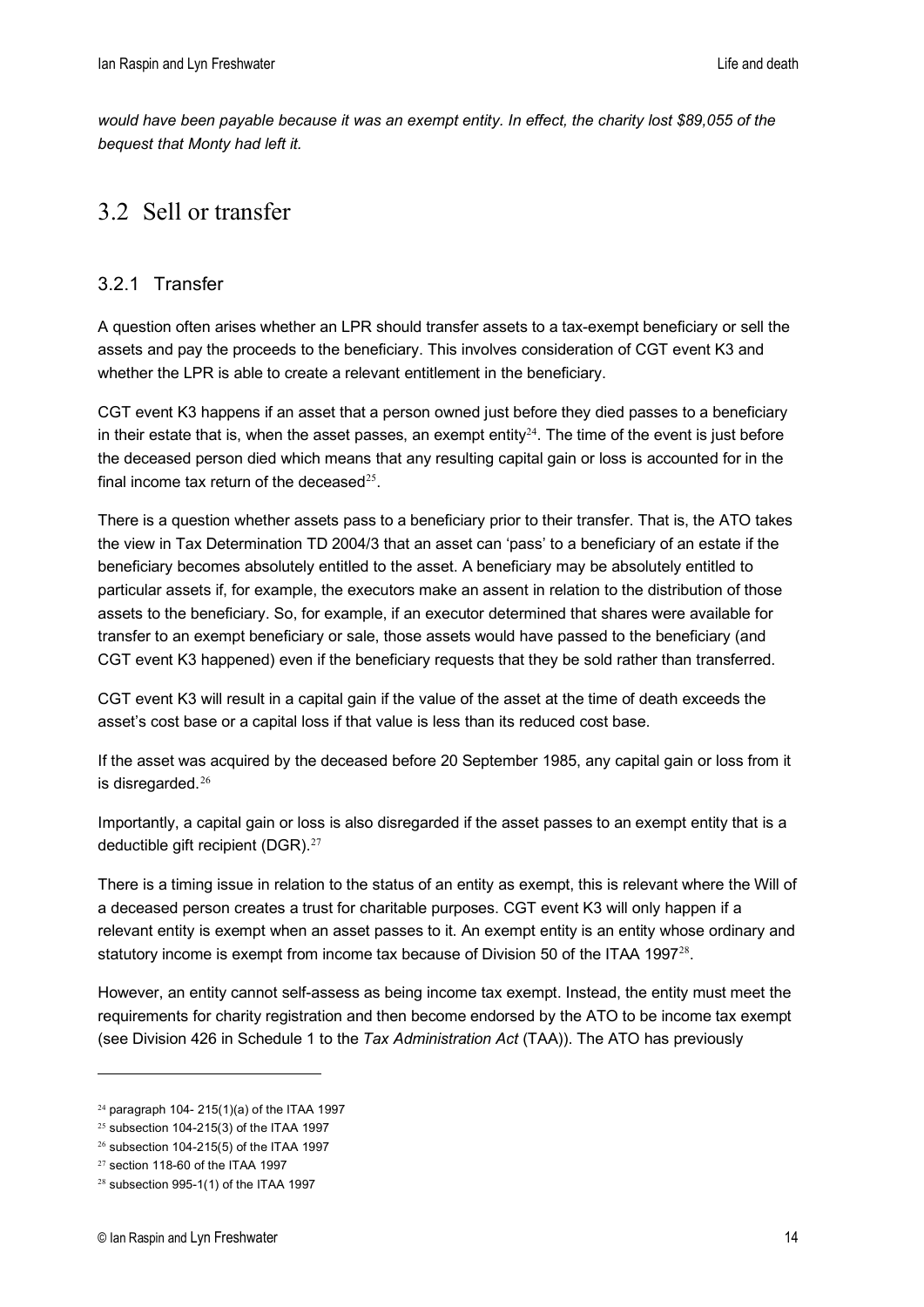indicated $29$  that because the Commissioner has the power to specify the date from which endorsement takes effect and that the date can be retrospective $30$ , a testamentary charitable trust would be an exempt entity from the time the assets pass to it – thus potentially triggering CGT event K3.

Industry practice largely has been to fall in line with the ATO interpretation given the risk of the Commissioner otherwise seeking to apply the general anti-avoidance rules in Part IVA of the *Income Tax Assessment Act 1936*. However, we make the following observations about the ATO view:

- The application for endorsement form available on the ATO website asks the question, From what date do you wish your organisation to be endorsed for income tax exemption? The example on the form also suggests that the exemption "can" apply earlier, not that it must do so.
- The Explanatory Memorandum to Division 426 indicates that the requirement for endorsement preserves the right of the entity not to be endorsed if they choose.
- Treasury had previously identified the timing issue as a defect in the operation of CGT event K3 and had proposed that the law be amended (see Minor amendments to the capital gains tax law, Proposals Paper May 2011). Ultimately, however the amendment did not proceed

#### <span id="page-14-0"></span>3.2.2 Sale

Alternatively, the LPR might decide to sell the shares (before they pass to the beneficiaries). If the taxexempt beneficiaries are made specifically entitled to the capital gains, then the gains will be 'assessable' to those entities (although they will pay no tax as they are exempt) rather than to the LPR. It does not matter whether or not the entity is a DGR.

In our experience, the ATO has accepted that a power of appropriation like that in section 46 of the *Trustee Act 1925 (NSW*) is sufficient to enable streaming of capital gains by an executor.

For a beneficiary to be specifically entitled to a capital gain the following conditions must be met:

- The beneficiary must have received, or reasonably expect to receive, the net financial benefits 'referable to the capital gain'. To have such an expectation, the estate administration must have reached a point where the executors do not require the 'gain' amounts (not necessarily the total capital proceeds) for the payment of liabilities.
- The beneficiary's entitlement to the amount must be 'recorded in its character' as an amount referable to the capital gain in the accounts or records of the trust **by 31 August** following the end of the income year in which the gain was made. $31$

'Net financial benefit' means an amount equal to the financial benefit referable to the capital gain after the application of trust capital losses (consistent with the application of those losses for the purposes

<span id="page-14-1"></span><sup>29</sup> PBR 1011636336172

<span id="page-14-2"></span><sup>30</sup> section 426-30 of the TAA 1953

<span id="page-14-3"></span> $31$  subsection 115-228(1)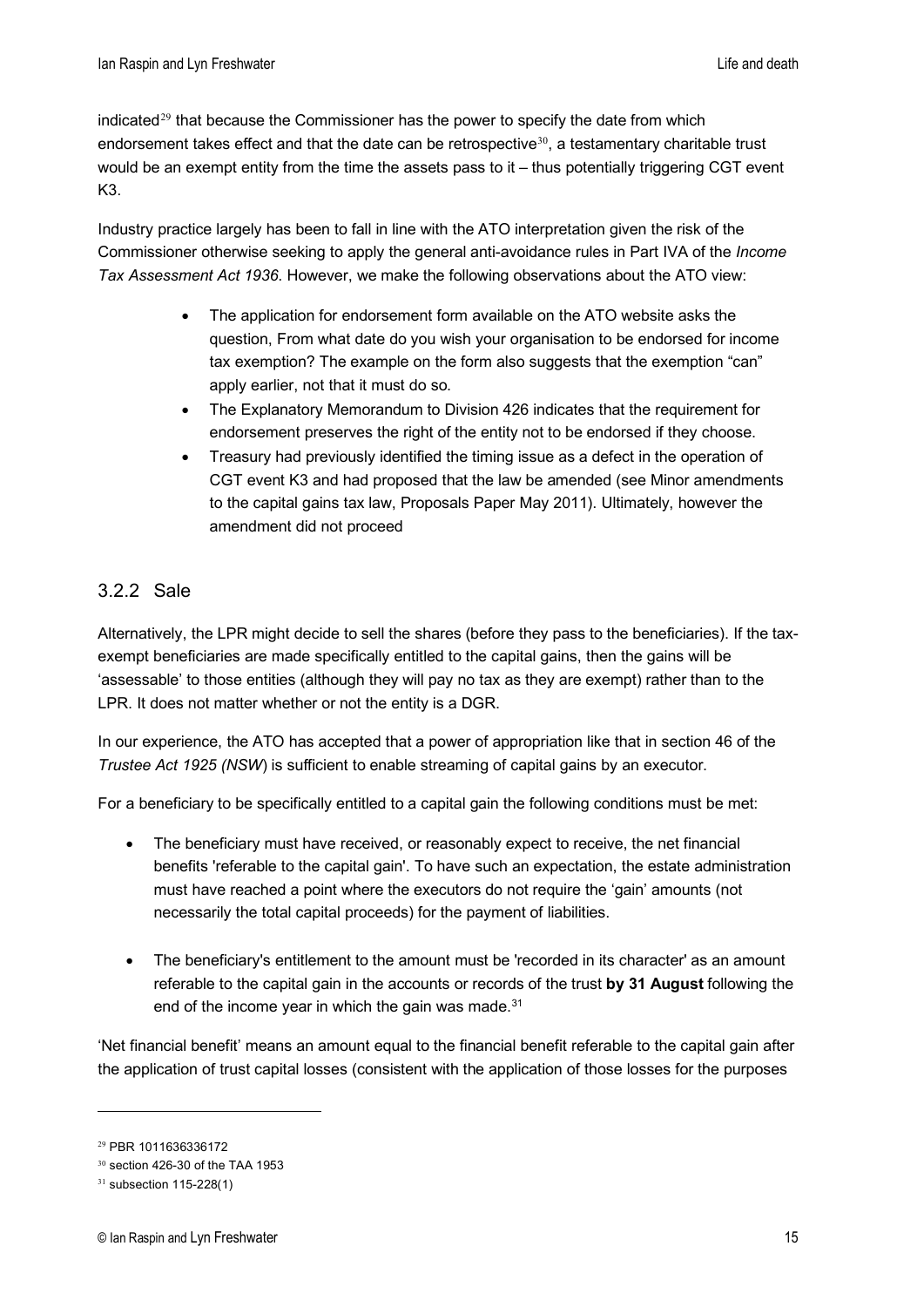of the method statement in section 102-5 of the ITAA 1997) but before the application of the CGT discount.

Unlike for franked dividends (which can be treated as a single franked dividend for streaming purposes[32](#page-15-0)), capital gains **must be streamed on a gain-by-gain basis**. While this might be easy if the asset is land, it becomes more administratively arduous if there are many parcels of shares and multiple beneficiaries. In one case we are aware of, there were over 40 exempt beneficiaries. The LPR thought it would be difficult to explain to them why some were being made entitled to gains from BHP shares and others CSL share gains despite the fact that arithmetically they were all getting the same amount.

Alternatively, the LPR could make each exempt entity presently entitled to the estate's 'adjusted net income' **before 30 June** in the relevant income year. The beneficiaries would be 'assessable' on the estate's net income, but again no tax would be payable because they are exempt (again it would not matter that whether or not the beneficiary was a DGR).

However, in certain situations, a tax-exempt beneficiary may be taken to **not** be presently entitled to for tax purposes. Anti-avoidance rules were introduced at the same time as the rules to allow streaming of capital gains and franked distributions. While the rules were aimed at discretionary trusts, they nonetheless apply to deceased estates and testamentary trusts. So, an LPR making an exempt beneficiary presently entitled to income must ensure that they satisfy these rules.

For tax purposes, a tax-exempt beneficiary is treated as not being presently entitled to income of a trust if the trustee failed to pay or notify the beneficiary of their entitlement within two months of the end of the relevant income year. If the 'pay or notify' rule applies, the trustee is taxed on the beneficiary's share of the net income.

However, the Commissioner has the discretion not to apply the rule when the trustee fails to pay or notify on time. In exercising the discretion, the Commissioner must consider the following factors:

- the circumstances that led to the trustee failing to notify or pay the amount within two months of the year end.
- the extent to which the trustee has taken actions to try to correct the failure and how quickly those actions were taken.
- whether the trustee has applied to the Commissioner to exercise his discretion previously.
- **any other relevant matters.**

In the earlier example, Daryl would need to pay the income to the charity or at least notify it of its entitlement by 31 August or he will be assessed on all of the net income (unless the Commissioner exercises his discretion to extend the two month period).

A search of the ATO legal database shows the Commissioner has exercised the discretion in the following circumstances:

<span id="page-15-0"></span><sup>32</sup> section 207-59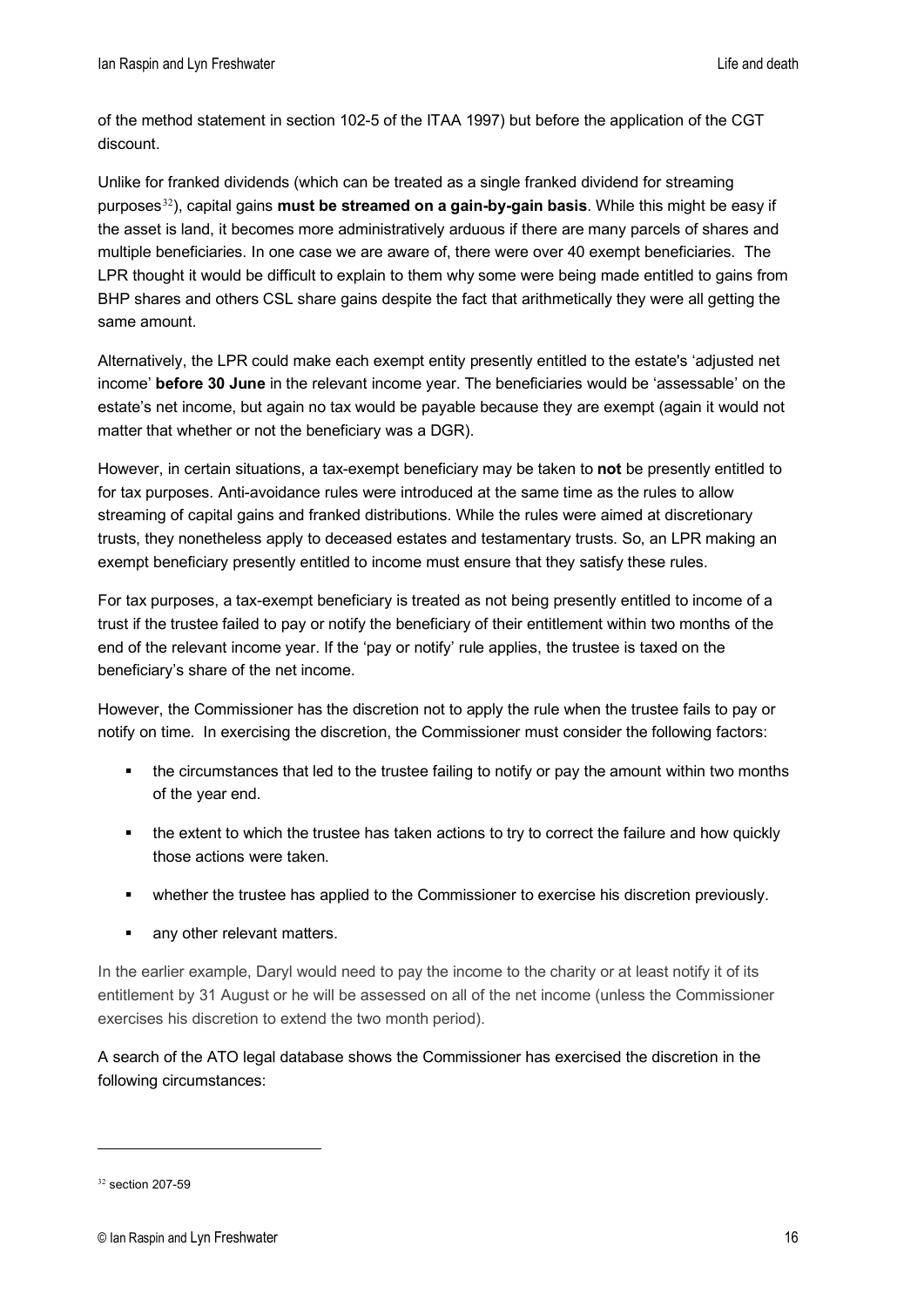- the trustee had died and a new trustee could not act until probate of the deceased trustee's estate had been granted*[33](#page-16-0)*
- there was an issue about the formal identification of a beneficiary which was resolved by a Supreme Court application*[34](#page-16-1)*
- there was a miscommunication between the trustee and the financial advisor about who was to pay the exempt entity*[35](#page-16-2)*
- the trustee did not pay or notify the entity of its entire entitlement, *but the* shortfall was a minor amount and represented a small percentage of the exempt entity's present entitlement<sup>[36](#page-16-3)</sup>.

A trustee of a testamentary trust can inadvertently trigger the 'pay or notify' rule and be forced to rely on the Commissioner exercising his discretion. For example, on the death of a life tenant, the trustee may overlook the obligation to notify tax exempt remainder beneficiaries of their entitlements within the two-month period after the end of the financial year.

Section 100AB is designed to overcome the exploitation of the proportionate approach whereby an exempt entity can be made presently entitled to all of the income of a trust so that tax can be avoided on a capital gain that is enjoyed by another entity. It operates by comparing the exempt entity's entitlements to trust income and adjusted net income. If the entitlement to adjusted net income is lower, the beneficiary is taken to be presently entitled only to that percentage of the trust income, with the result that the trustee will be assessed.

Generally, in an estate, we would not expect section 100AB to apply because the exempt beneficiary will enjoy the capital gain as well as the income. However, there is a technical issue about present entitlement that means that in some instances, an application may need to be made for the exercise of the Commissioner's discretion.

The concept of present entitlement to the trust estate (that is reflected in the adjusted net income of the trust) is a new concept and is relevant only for section 100AB purposes. The present entitlement can be an entitlement to income and/or capital.

'Present entitlement to trust income' is a concept that has been considered by the Courts on many occasions. The High Court decision in the Union Fidelity Case<sup>[37](#page-16-4)</sup> determined amongst other things that:

12. …..When a beneficiary has been paid his share of the income of the estate in respect of a tax year he no longer satisfies the description of a beneficiary who is entitled to a share of the net income of the estate for that year. ...

As a consequence of that decision, the ITAA 1936 was amended to introduce subsection 95A(1) which provides that a beneficiary will continue to be presently entitled to trust income notwithstanding that it has been paid to them or applied for their benefit.

<span id="page-16-0"></span><sup>33</sup> Authorisation Number: 1051760637680

<span id="page-16-1"></span><sup>34</sup> Authorisation Number: 1051346488294

<span id="page-16-2"></span><sup>35</sup> Authorisation Number: 1051630156354

<span id="page-16-3"></span><sup>36</sup> Authorisation Number: 1051346488294

<span id="page-16-4"></span><sup>&</sup>lt;sup>37</sup> [Union Fidelity Trustee Co of Australia Ltd v Federal Commissioner of Taxation](https://jade.io/article/66140) [1969] HCA 36; 119 CLR 177; 69 ATC 4084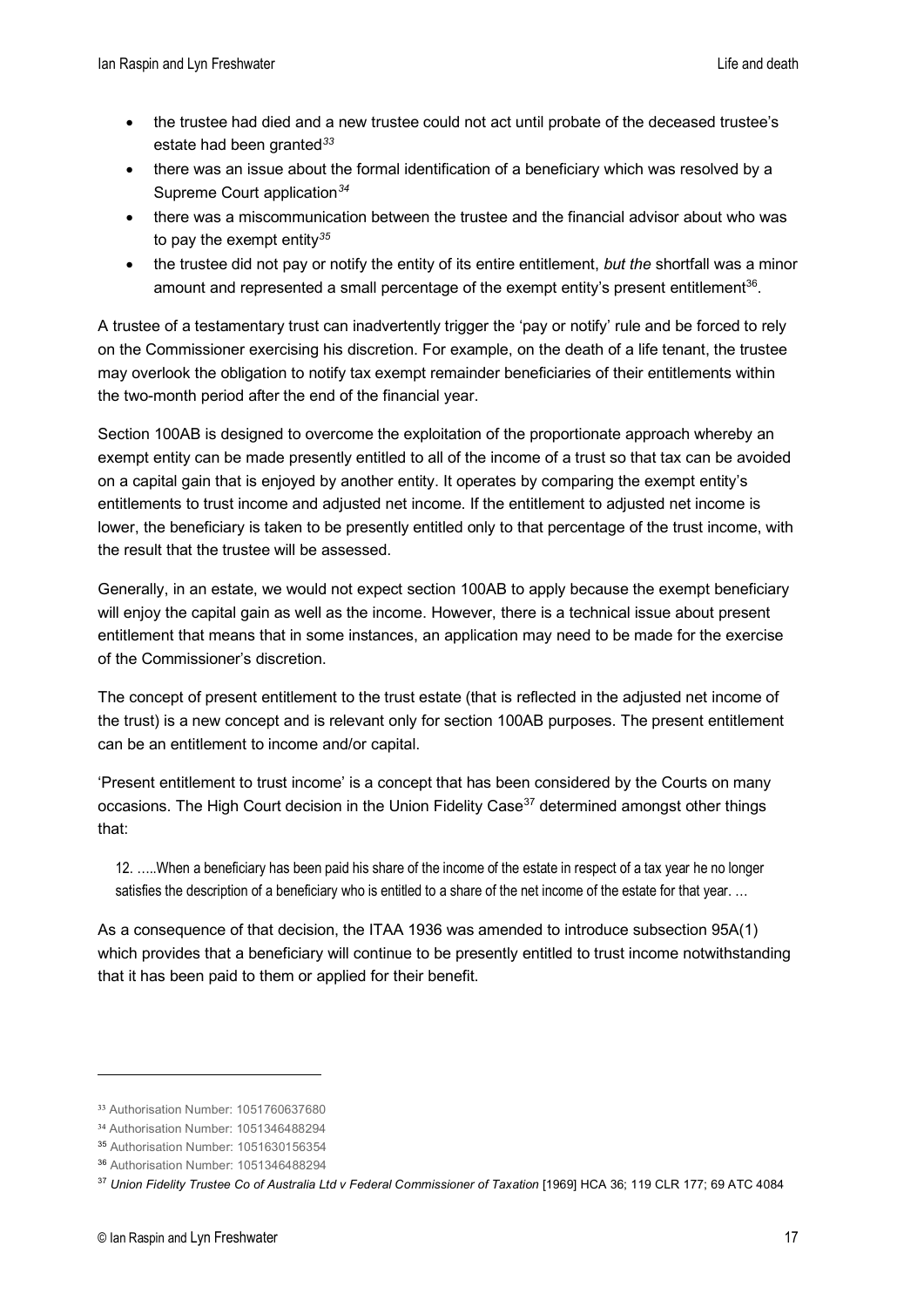However subsection 95A(1) was not amended to provide that a beneficiary's entitlement to trust capital exists for a year notwithstanding that it has been paid to them.

So, for example, if an entitlement to trust capital was created by an executor and paid to the beneficiary before the end of the income year, it may be that there is a mismatch between the relevant percentages and the executor would need to seek an exercise of the discretion in subsection 100AB(5) in order to avoid an assessment by reason of section 100AB.

In exercising the discretion, the Commissioner is to consider:

- **the circumstances that led to the difference between the Division 6 percentage exceeding the** benchmark percentage
- the extent of mismatch between the exempt entity's adjusted Division 6 percentage and the benchmark percentage
- the extent to which the exempt entities actually received distributions from the trust estate in respect of the year of income
- the extent to which the exempt entity and other beneficiaries were entitled to benefit from amounts representing the net income of the trust.

#### *Example*

*Taking the previous example, assume that the LPR had also made a non-discount capital gain of \$200,000 from the sale of a property. The income of the trust remains \$250,000 but the net income is now \$450,000.* 

*The trustee, Daryl, determines that he does not require the \$450,000 for the purposes of the estate administration and makes an interim distribution to the charity before 30 June. At year end the charity is presently entitled to 100% of the income of the trust (by viture of subsection 95A(1)); however its present entitlement to the adjusted net income may be 55% [(\$250,000/\$450,000) x 100].*

*Without the exercise of the discretion, the exempt entity's entitlement to income would be taken to be 55%. Therefore, Daryl would be assessed on 45% of the net income. (45%x \$350,000 = \$157,000)*

Clearly the case is one in respect of which it was intended that the discretion should be exercised:

- the discrepancy arose as a result of the operation of the deceased's Will and the general law of succession and the fact that there is no deemed present entitlement rule in respect of an amount of capital paid to a beneficiary during the year
- the exempt entity will benefit from amounts attributable to the capital gain as the residuary beneficiary of the estate
- no other entity will benefit from an amount attributable to the capital gain
- a similar result could be achieved by making the entity specifically entitled to the capital gain.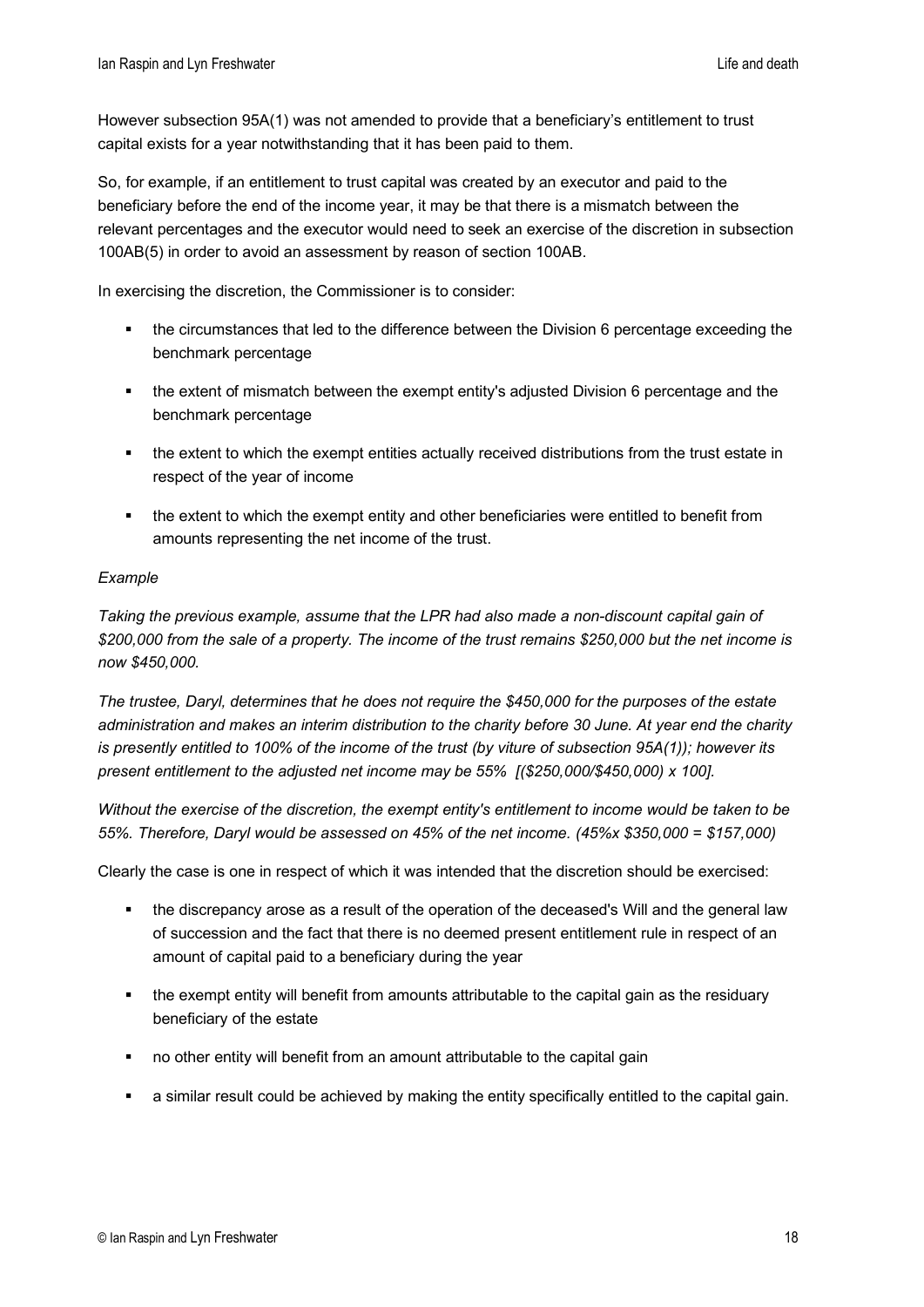# <span id="page-18-0"></span>4 Superannuation

It is important to start this topic by clearly stating that superannuation proceeds do not automatically form part of a deceased estate. Rather, those proceeds (known as superannuation death benefits) only form part of an estate when

- a valid binding death benefit nomination (BDBN) is made by the deceased in favour of the LPR, or
- the trustees of the superannuation fund use their discretion or, are otherwise obliged under the terms of fund's trust deed, to pay the lump sum death benefit to the estate.

The focal point of this section of the paper is limited to the tax treatment of death benefit proceeds being received by the LPR of a deceased member. The treatment of those proceeds is the same whether it is paid from an industry or self-managed superannuation fund.

As the fund trustees are only responsible for income tax when they remit death benefits payments directly to beneficiaries, there appears to be a growing trend of industry funds to pay lump sum death benefits directly to a member' s estate. This effectively transfers the responsibility for determining any taxation obligations from the fund trustee directly to the LPR.

# <span id="page-18-1"></span>4.1 Core concepts of death benefits

Upon the passing of a fund member, trustees are required to pay out the member's death benefits as soon as 'practicable' after the member's death.<sup>[38](#page-18-2)</sup> There is no definition or guidance in the SIS Act or ITAA as to what this might mean; it will depend on the facts of each case. While there is little evidence of the ATO questioning the time taken to make a payment, it should be remembered that a failure to satisfy the requirement technically results in the fund being non-compliant.

In determining to whom a death benefit payment is to be paid, the trustee must ensure that they are authorised by both the trust deed and superannuation law to make the payment. Each trust deed is different and it is essential that the trust deed be examined carefully.

If permitted by the deed, a member of a superannuation fund may elect to provide the trustee with specific instructions in advance of their death via either a valid BDBN or through the establishment of a reversionary pension. On the member's death, the trustee would be obliged to operate in accordance with those directions. It should however be noted that many BDBNs lapse after three years and it is necessary to refresh these on a regular basis.

Where a member has left no valid BDBN or reversionary pension nomination, the superannuation fund trustee has the sole discretion to decide to whom the benefits are paid. A trustee is only able to make a payment to non-dependants after they have made reasonable enquiries to try and locate dependants or the deceased's LPR.<sup>[39](#page-18-3)</sup> Accordingly, the non-existence of specific instructions may lead to a significant delay in the payment of benefits.

<span id="page-18-2"></span><sup>38</sup> Regulation 6.21 (1) of the Superannuation Industry (Superannuation) Regulations 1994 (SIS Regulations).

<span id="page-18-3"></span><sup>39</sup> Regulation 6.22 of the SIS Regulations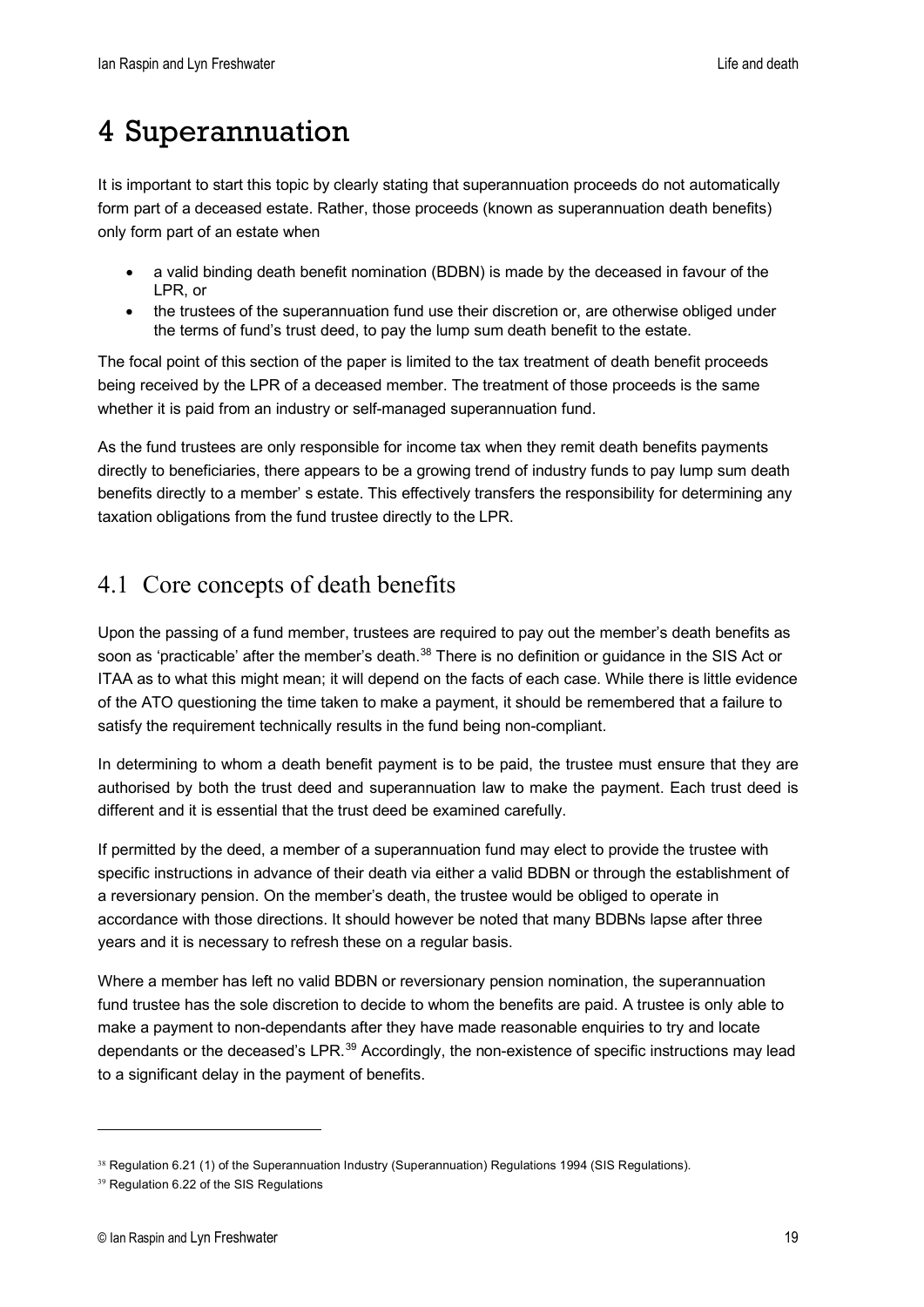Further, it should be noted that a non-binding DBN is not an enforceable document, but rather a statement of wishes the superannuation trustee may consider in determining who will benefit from the death benefit.

# <span id="page-19-0"></span>4.2 How is tax levied?

The taxation of superannuation death benefits is governed by Division 302 of the ITAA 1997. As noted above, where a fund trustee pays a lump sum death benefit payment to an LPR, the responsibility to assess and remit any associated income tax, will rest with the LPR.

Where an LPR receives a superannuation death benefit, it will be taxed in the estate as though it were income to which no beneficiary is presently entitled. [40](#page-19-1)

The extent of the LPR's taxation obligation is determined by both the components of the deceased's superannuation account, and the relationship of the ultimate beneficiary to the deceased (that is, as a tax dependant or non- dependant of the deceased).

Where lump sum payments are to flow to either a testamentary trust or a superannuation proceeds trust, it is necessary for the LPR to look through these entities to determine whether the benefiting beneficiary is a dependant of the deceased.

This table summarises the tax treatment of lump sum death benefit payments. If the amount is to benefit a dependant the receipt will be tax free in hands of the LPR, whereas an amount that will benefit a non-dependant will be taxed as noted below.

| Component                | <b>Dependant</b> | Non-dependant       |
|--------------------------|------------------|---------------------|
| Taxable (taxed)          | Tax free         | Lower of MTR or 15% |
| <b>Taxable (Untaxed)</b> | Tax free         | Lower or MTR or 30% |
| <b>Tax free</b>          | Tax free         | Tax free            |

The tax residency of either the LPR or beneficiary does not alter these tax rates.

As the LPR will have declared and paid any tax on the death benefit, the beneficiary will not subsequently be required to report this income in their personal income tax return. Similarly, where lump sum payments flow to either a testamentary trust or a superannuation proceeds trust, these trusts are not required to report the receipt of the death benefit income in their tax returns.

#### *So who is a dependant?*

<span id="page-19-1"></span><sup>40</sup> Section 101A ITAA 1936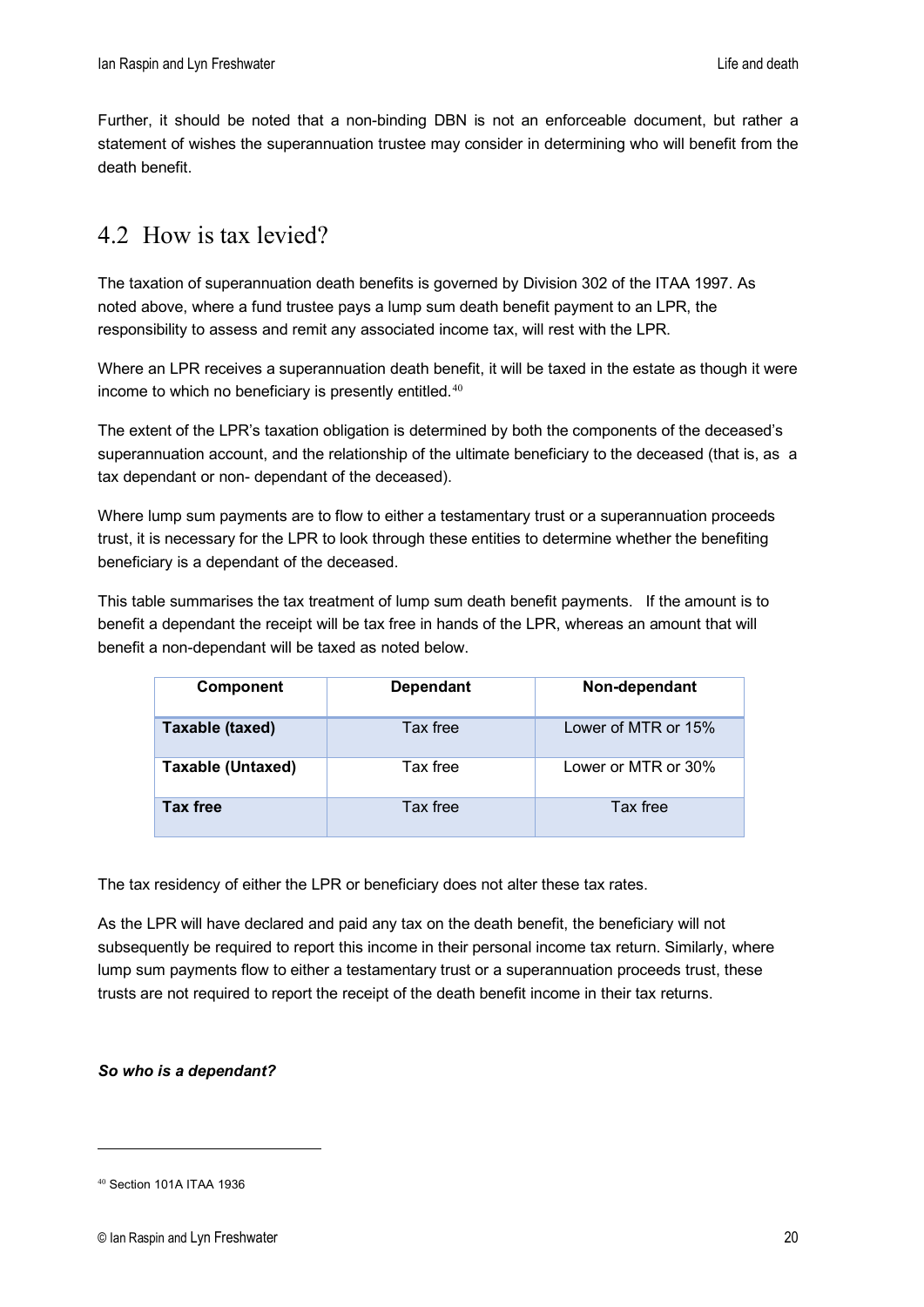Determining whether an individual is a dependant for taxation purposes is a complex process, as is clearly demonstrated by a review of the significant number of PBRs on the ATO legal database on this matter.

The following table summarises who is a dependant for taxation purposes.

| <b>Relationship to the deceased</b>                      | <b>Tax Dependant?</b> |
|----------------------------------------------------------|-----------------------|
| Spouse (including de facto and same sex)                 | Yes                   |
| <b>Former Spouse</b>                                     | Yes                   |
| Child under 18 (including ex-nuptial adopted & Stepchild | Yes                   |
| Child over 18 (financially independent)                  | <b>No</b>             |
| Financial Dependent at time of death                     | Yes                   |
| In an interdependent relationship with deceased          | Yes                   |

The status as a dependant or non-dependant is determined as at the date of death. For example, a child who was under 18 when the deceased died will be regarded as a dependant notwithstanding that they are older than 18 when the death benefit is paid to the LPR.

It is interesting to note that the definition of dependant for tax law purposes differs from the definition of dependant for superannuation purposes. The superannuation legislation essentially determines who can receive a benefit, whilst the tax legislation determines how that benefit will be taxed.

A 'financial dependant' is not specifically defined in either the superannuation or tax legislation. From a taxation perspective it is necessary to turn to the ATO's interpretative decisions, case law and Administrative Appeal Tribunal decisions. These provide a mixed view of the definition of dependant from that of providing the '*necessities of life'*, to a position of maintaining a *'standard of living*' to which the suggested dependant has been accustomed.

The 'interdependent relationship' definition is however identical for both superannuation and income tax law purposes and could include grandchildren who live with grandparents, and parents caring for a disabled child.

Two people have an interdependency relationship if:

- they have a close personal relationship
- they live together
- one or each of them provides the other with financial support; and
- one or each of them provides the other with domestic support and personal care.

In determining whether two people have a close personal relationship, the ATO considers whether there is evidence of a commitment to a shared life rather than two caring family members who otherwise lead independent lives.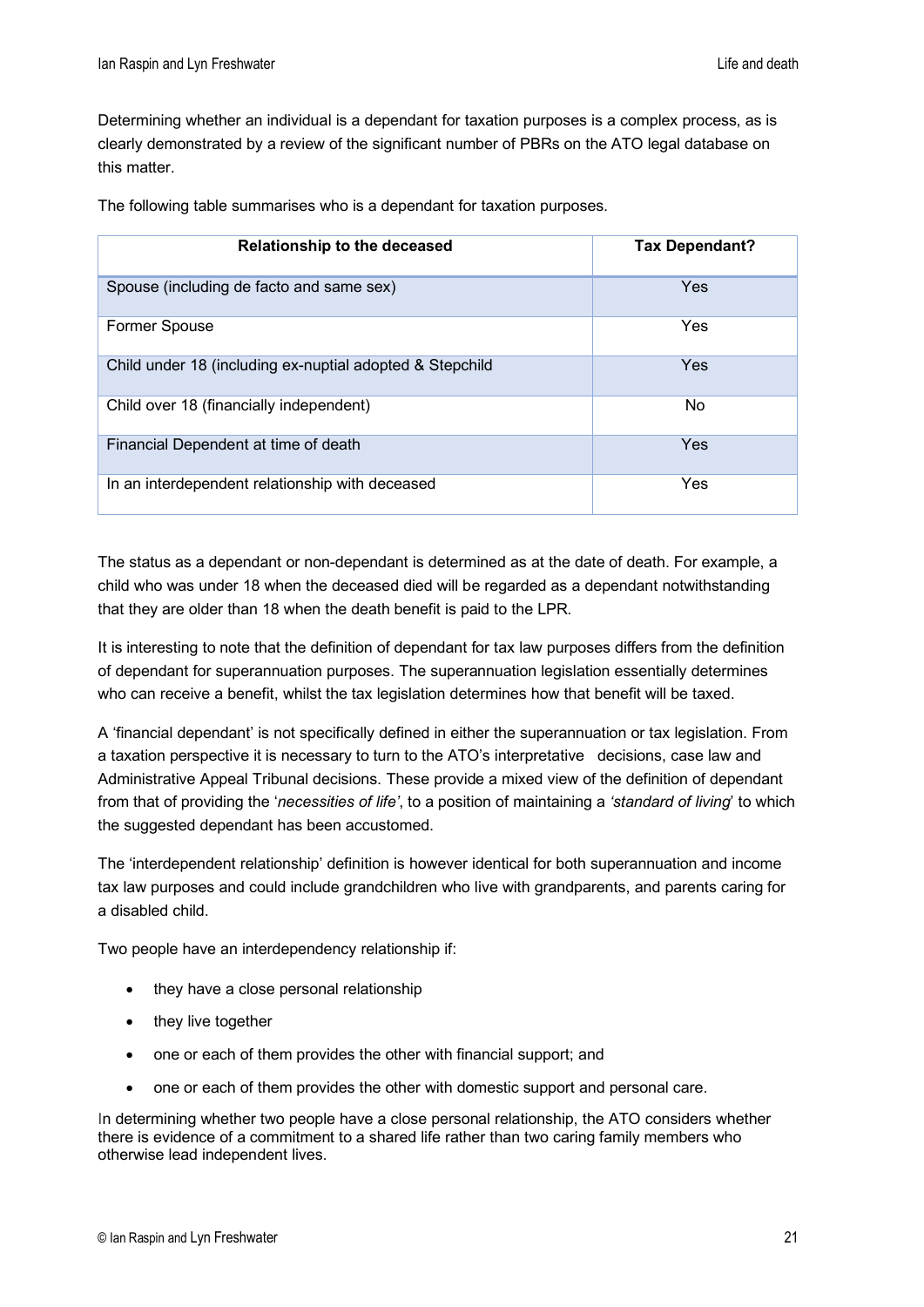Regulation 302-200.01 sets out the following matters which must be taken into account in determining whether two persons have an interdependency relationship:

- (a) all of the circumstances of the relationship between the persons, including (where relevant):
	- $\circ$  (i) the duration of the relationship
	- $\circ$  (ii) whether or not a sexual relationship exists
	- $\circ$  (iii) the ownership, use and acquisition of property
	- $\circ$  (iv) the degree of mutual commitment to a shared life
	- $\circ$  (v) the care and support of children
	- $\circ$  (vi) the reputation and public aspects of the relationship
	- o (vii) the degree of emotional support
	- $\circ$  (viii) the extent to which the relationship is one of mere convenience
	- $\circ$  (ix) any evidence suggesting that the parties intend the relationship to be permanent; and
- (b) the existence of a statutory declaration signed by 1 of the persons to the effect that the person is, or (in the case of a statutory declaration made after the end of the relationship) was, in an interdependency relationship with the other person.

Where a close personal relationship exists, but is otherwise not satisfied due to a physical, intellectual or psychiatric disability, an interdependency relationship can still exist<sup>[41](#page-21-1)</sup>.

Given the personal exposure of LPRs to unpaid estate income tax after the distribution of the estate assets $42$ , an LPR might obtain a PBR to confirm the Commissioners view on the status of a beneficiary prior to finalisation of the estate.

# <span id="page-21-0"></span>4.3 Timing of superannuation death benefit payments to estate

The ITAA does not specify a time when the test about dependants benefiting or expecting to benefit, must be satisfied. However, given the reference in paragraph 302-10(2)(b) of the ITAA 1997 to present entitlement and the link to subsection 101A(3) of the ITAA 1936, implicitly the test must be satisfied at the latest by 30 June in the year in which the superannuation proceeds are paid to the trustee of the estate. Informal discussions with the ATO confirm this view.

Accordingly, the timing of the payment of death benefits to the trustee of an estate could be crucial where there is some prospect of a family provision claim being made. Such a claim can be made by a person for whom the deceased had a responsibility to provide. A person wishing to make a claim for provision must do so within strict time limits that vary from State to State. In Victoria, this is generally within six months from the date probate was granted; in Queensland it is generally within nine months from death.

<span id="page-21-1"></span><sup>41</sup> Section 302-200(2) ITAA 1997

<span id="page-21-2"></span><sup>42</sup> Refer to [https://bnrpartners.com.au/wp-content/uploads/2021/05/The-tax-obligations-of-a-Legal-Personal-](https://bnrpartners.com.au/wp-content/uploads/2021/05/The-tax-obligations-of-a-Legal-Personal-Representative_V2.pdf)[Representative\\_V2.pdf](https://bnrpartners.com.au/wp-content/uploads/2021/05/The-tax-obligations-of-a-Legal-Personal-Representative_V2.pdf) by Mark Morris and Ian Raspin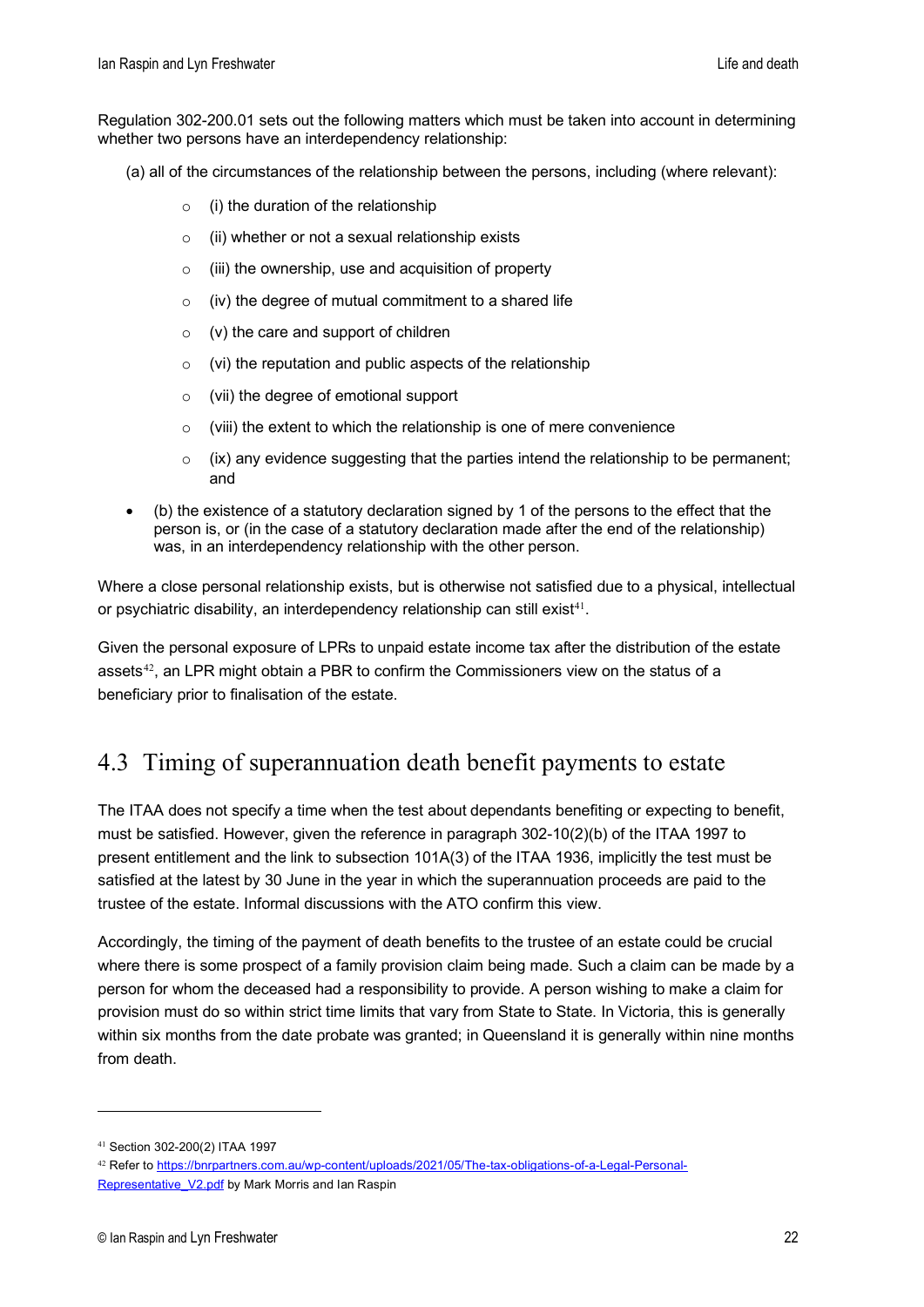#### *Example*

*The deceased (Bradley) died on 1 April 2019. He was survived by 2 adult children and his (second) wife Beverley. By his Will, Bradley left his entire estate to Beverley if she survived him, but otherwise it was to be divided equally between the children.*

*Superannuation death benefits in the amount of \$200,000 were paid to the LPR on 28 June 2019.* 

*As at 30 June 2019, no amount had actually been paid to Beverley but it can be argued that as at that date she would be expected to benefit from all of them (as having survived Bradley, she was the sole beneficiary of his estate).*

*However, the answer may be different if the benefit was paid to the estate in the 2020 income year by which time a claim has been made for family provision. If that claim is not settled before the end of the income year, it is difficult to predict who may benefit from the payment. In these circumstances, it might be safest to assume that the payment will benefit a non-dependant (or seek a ruling from the ATO).*

*We have seen cases where a Deed has been entered into to settle a family provision claim in a year after the payment of a death benefit which purportedly makes a dependant entitled to the death benefit. This does not seem to be effective for tax purposes.*

Another issue that arises in applying section 302-10 is determining if a person benefits from a death benefit as opposed to some other amount. A similar issue arises in a different context when applying section 99B of the ITAA 1936 (which exempts certain distributions of trust corpus). The latter provision was considered by the AAT in *Campbell v Commissioner of Taxation* [2019] AATA 2043. The Tribunal found that the trust records were unreliable as evidence and consequently the Taxpayer could not show that the relevant distributions fell within the corpus exception.

#### *Example*

*Using the previous facts, assume that Bradley's daughter Bambi made a claim for family provision on 31 July 2019.* 

*Assume also that the death benefit was paid to the LPR on 1 August and that the LPR was holding \$200,000 from the sale of shares that Bradley had owned.* 

*On 1 December 2019 all relevant parties entered into a Deed, by which it was agreed that Bambi would receive \$150,000. The LPR paid Bambi that amount on 10 December 2019.*

*The test time for section 302-10 purposes is 30 June 2020. It is important that the LPR be able to identify which money is used to satisfy Bambi's entitlement. If the LPR cannot show that Bambi's payment consists solely of the sale proceeds, then some part of the payment made to her may be regarded as a payment of the death benefit. As Bambi is not a death benefits dependant, the LPR may well be subject to tax (depending on the components of the payment). If it can be shown that all of the death benefit was paid to Beverley no tax would be payable (regardless of the components) as Beverley is a death benefit dependant.*

*For example, the LPR might consider keeping the death benefit payment in a separate bank account. Alternatively, if Bambi had been paid her entitlement before the death benefit was received by the trustee of the estate, it clearly could not have been a payment of that benefit.*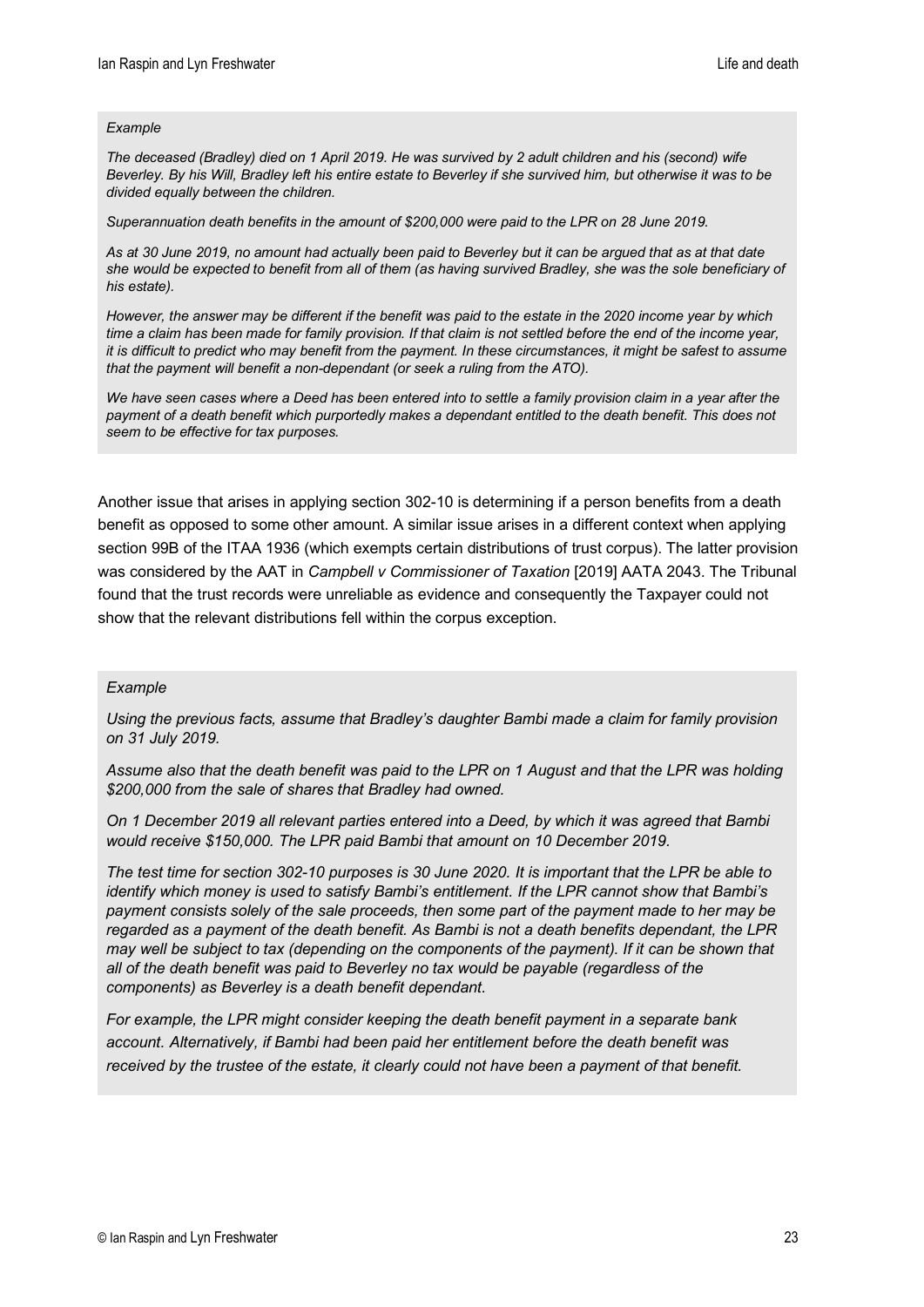## <span id="page-23-0"></span>4.4 *In Specie* transfer of assets

Under the SIS Regulations, death is considered a cashing event for a fund – that is, the deceased member's benefits must be cashed as a soon as practicable after their death.<sup>[43](#page-23-2)</sup> The regulations however contain no requirement that the payment needs to take the form of cash. This can be very advantageous for SMSF's which hold real property, such as primary production land.

There are however various matters that trustees and their advisors should consider in advance of implementing an *in-specie* transfer.

#### <span id="page-23-1"></span>4.4.1 Limitations of SIS Regulations

The regulations require that the in respect of each person to whom a benefit is cashed that it be paid in either a single lump sum payment, or alternatively in the form of an interim lump sum payment and a final lump sum not exceeding the balance of the members account upon death.<sup>[44](#page-23-3)</sup> This means essentially that payments of lump sum death benefits are limited to two lump sum payments per recipient. This has been confirmed in informal discussions with the ATO.

This is problematic. Fund trustees following a member's direction to transfer particular assets or investments to a beneficiary (or their LPR) may be in breach of regulation 6.21(2)(a) of the SIS Regulations<sup>[45](#page-23-4)</sup> (on the basis that each asset transfer amounts to a separate lump sum payment). On another view, it might be considered that a BDBN requiring that more than two assets be transferred to a person is invalid. This would mean that the transfer of those assets would have to be undertaken in accordance with the trust deed

Whilst the writers are aware of examples of trustees of both SMSFs and small APRA funds undertaking multiple transfers in such situations, they do so at the risk receiving a qualified audit report for a breach of the superannuation regulations or making themselves potentially liable to a claim by those entitled under the deed in the absence of a valid BDBN.

A workaround that has been deployed in these situations, is for a death benefit pension to be commenced before the assets are transferred. However, such a strategy is clearly limited to beneficiaries that are able to commence a pension as a result of the death of the deceased and by transfer balance caps.

It is in the writer's view that consideration should be given to allowing multiple lump sum payments where asset transfers are involved. [If the limitation on the number of lump sum payments is linked to the as soon as practicable test, it may be prudent to legislate a time limit in that regard and abandon the number of transfers' test.]

<span id="page-23-2"></span><sup>43</sup> Reg 6.21 SIS Regulations 1984

<span id="page-23-3"></span><sup>44</sup> Reg 6.21(2)(a) SIS Regulations 1984

<span id="page-23-4"></span><sup>45</sup> Section 58 SIS Act 1993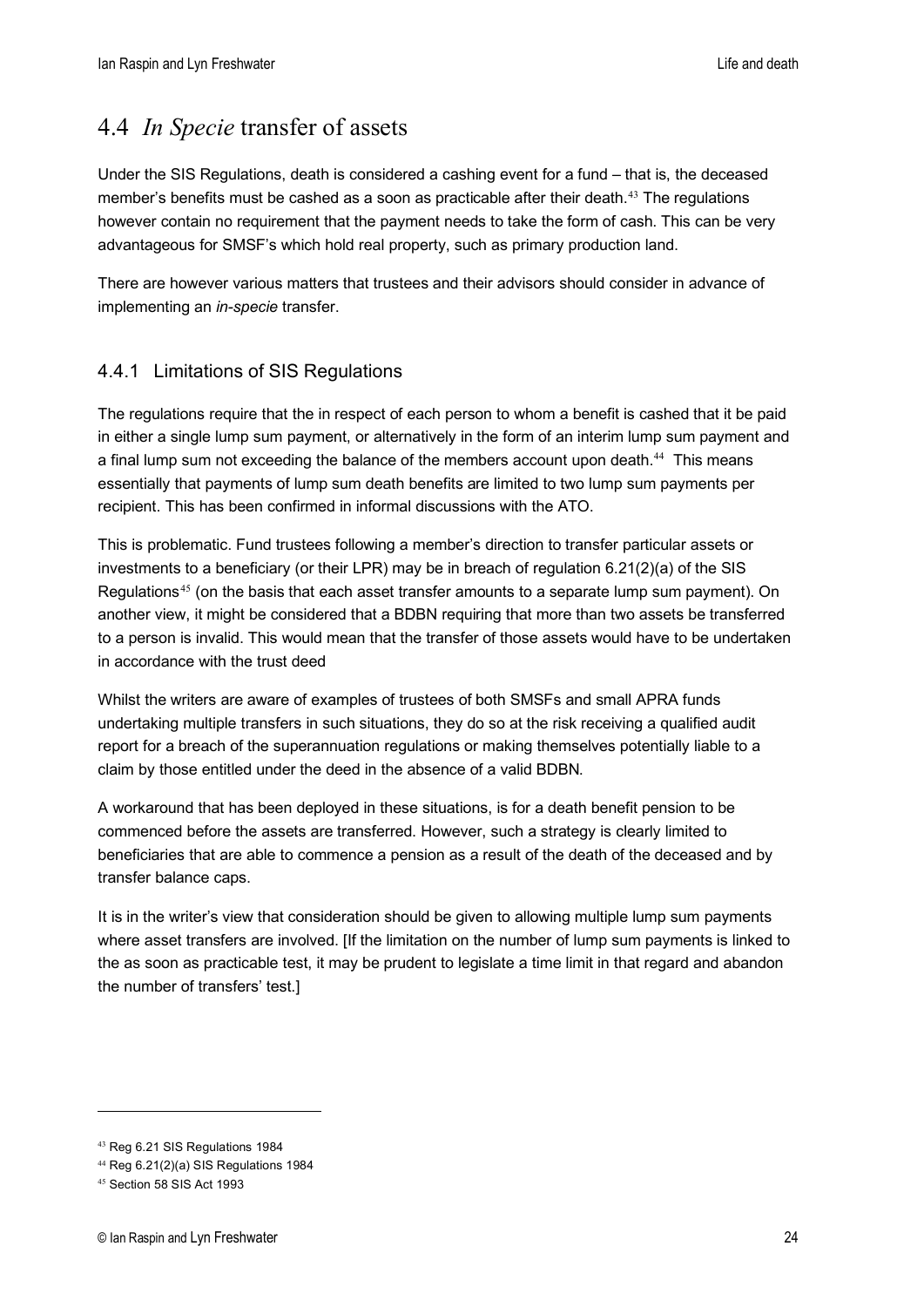#### <span id="page-24-0"></span>4.4.2 Limitations of trust deed

As much as it sounds like a scratched record, it is essential to always read the trust deed. When considering an *in-specie* transfer, always review the deed to ensure it provides a power to distribute 'in specie' and is able to pay the benefits to the proposed recipient. It may likewise be necessary to consider the powers of amendment, to enable the deed to be amended to facilitate such a transfer

#### **States duties**

As with any asset transfers, it is always prudent to assess and quantify any state or territory duties that could be payable upon an *in-specie* transfer. Mr Michael Butler presented an excellent paper at the Tax Institutes 2021 Death and Taxes Conference $46$  on this very topic.

A discussion on these duties is outside the scopes of this paper, however the writer does note that in his paper, Mr Butler states that exemptions could exist on *in specie* transfers from self-managed superannuation funds to beneficiaries in Victoria, Western Australia, and South Australia only. In Victoria, it is the writer's understanding that the provisions are strictly interpreted and that an assessing officer may require that the deceased member was a member when the assets was initially acquired by the fund.

For ease of reference, a table from Mr Butler's paper, which summarises the likely duty in each state and territory is included below.

As exemptions, rates and surcharges vary in each jurisdiction, it is highly recommended that local specialist advice be obtained.

<span id="page-24-1"></span><sup>46</sup> '*Death and Navigating State and Territory Taxes, (a/k/a Getting Assets Out of SMSF's and Trusts)*', by Mr Michael Butler of Finlaysons Lawyers, The Tax Institute 2021 Death and Taxes Conference.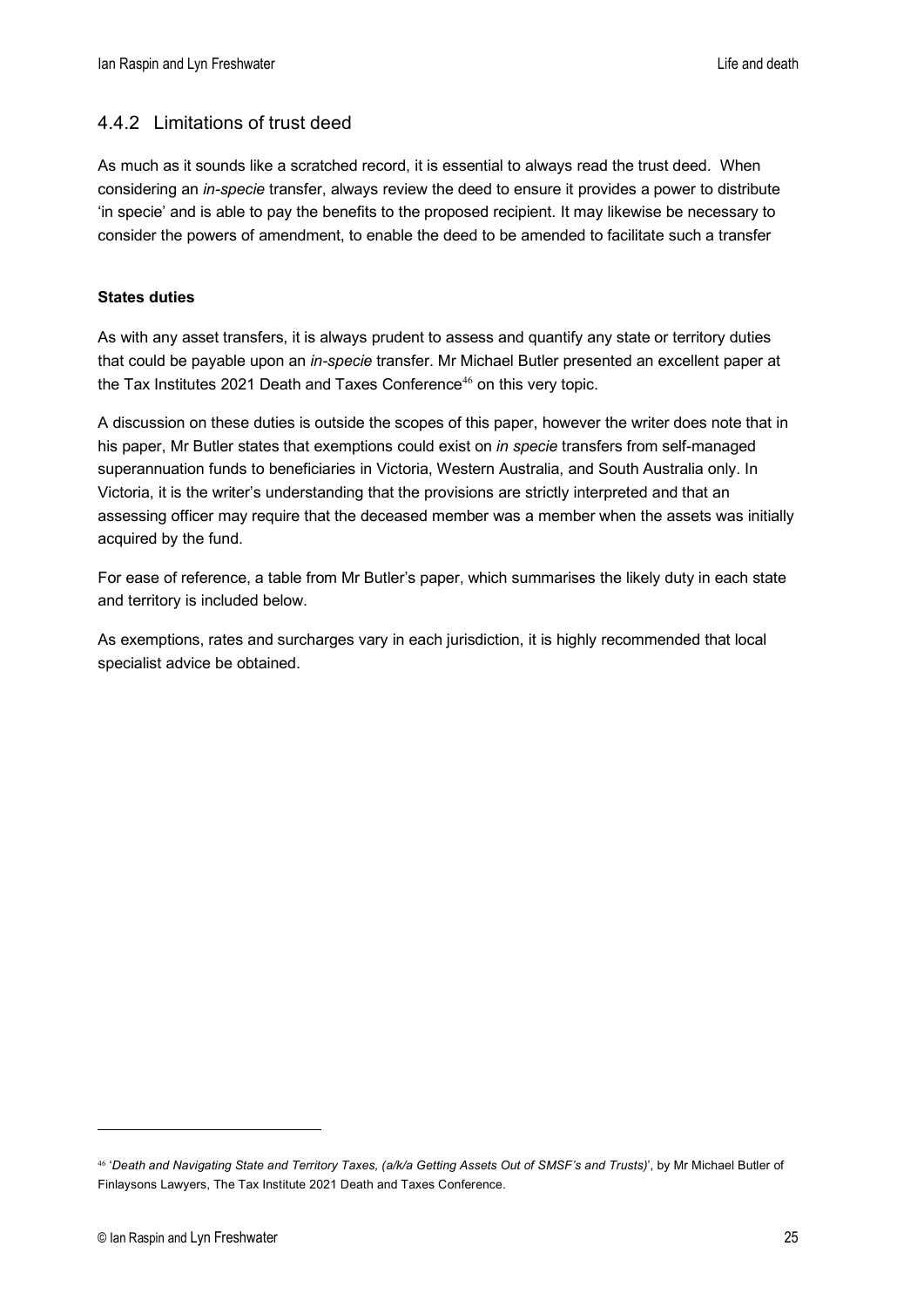#### **Table: summary of state taxes**

|            | Max Rate                         | Dutiable or exempt? | Comments                                                                                                                                                           |
|------------|----------------------------------|---------------------|--------------------------------------------------------------------------------------------------------------------------------------------------------------------|
| <b>ACT</b> | 5%                               | Likely dutiable     | Possibly rely on family farm<br>exemption (if relevant)                                                                                                            |
| NSW        | 5.5%                             | Likely dutiable     | Transfers to SMSFs exempt<br>(§62A, \$500 duty)<br>But no express exemption for<br>transfers to SMSF b/fees<br>except if primary production<br>land (§274) applies |
| NT         | 5.95%                            | Likely dutiable     | Unless can come within Sch<br>2, item 6(c) (conveyance by<br>t/ee to individual b/fee who<br>becomes absolutely entitled)                                          |
| QLD        | 5.75%                            | Likely dutiable     | Possibly rely on family farm<br>exemption (if relevant)                                                                                                            |
| SA         | 5.5% [not<br>commercial<br>land1 | Potentially exempt  | RevenueSA accept that<br>§71(5)(e) can apply                                                                                                                       |
| <b>TAS</b> | 4.5%                             | Likely dutiable     | Transfers to SMSFs exempt<br>(§49) but no express<br>exemption for transfers to<br>b/fees of SMSF, unless can<br>rely on family farm exemption<br>(if relevant)    |
| VIC        | 6.5%                             | Potentially exempt  | Transfers by super funds to<br>beneficiaries exempt (§41A)                                                                                                         |
| WA         | 5.15%                            | Potentially exempt  | Transfers to super fund w/out<br>consideration exempt (§122)<br>Transfers from super funds to<br>members, dependent or<br>relative exempt (§127)                   |

#### **Three potential levels of tax**

Parties need to be aware that there may be up to three levels of income tax or duty when undertaking *in specie* transfers.

#### *Fund Level*

Where a fund is either partly, or fully in accumulation mode, the *in specie* transfer of an asset from the fund will trigger a CGT event within the fund. It is essential that the trustees provide for any tax liability.

Where a fund is fully or partly in pension mode, then from the 1 July 2012, a pension's pre-existing tax exemption will continue post death until it is practicable to distribute the deceased's benefits in the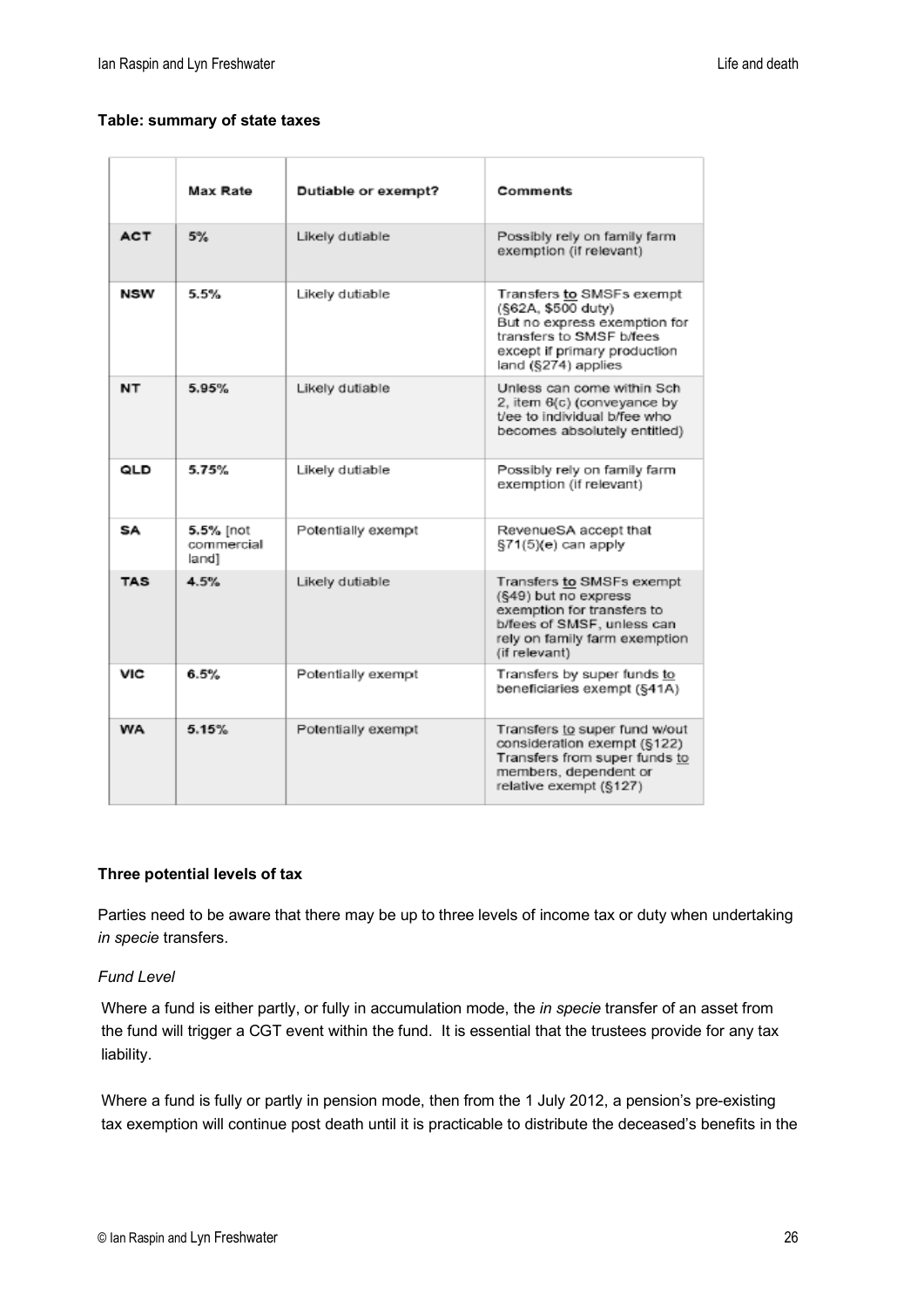fund $47$ . Prior to this date, pensions were deemed to have ceased on death and any subsequent income or capital gains deemed taxable.

#### *Estate Level*

The estate may be subject to different levels of taxation on an *in-specie* transfer:

- Tax may be payable by the LPR upon receipt of the lump sum death benefit payment<sup>[48](#page-26-1)</sup>, if the ultimate beneficiaries are not considered to be dependents of the deceased.
- The rollover relief of Division 128<sup>[49](#page-26-2)</sup> provided for deceased estates will not apply to any incremental growth that occurs whilst the assets are held by the LPR prior to distribution to the beneficiaries.
- State based duties or surcharges may be payable upon transfer of real property from the fund.

#### *Beneficiary Level*

Beneficiaries may be subject to state or territory duties or surcharges upon the transfer of the asset from the estate to them.

#### **Case study**

*The deceased and his wife established and operated an abattoir business for many years in rural South Australia. They both retired and their self-managed superannuation fund continued to hold the business freehold, which their sons continued to lease from the fund as they continued to operate the family business. This rent essentially had been funding their parents' pensions.* 

*The husband had survived his wife and upon his own death a few years later, the fund still in full pension mode now consisted of the business freehold and a relatively small bank account.* 

*The deceased had left a valid BDBN in favour to this estate and the terms of his will established a discretionary testamentary trust to which it was intended the real property would be transferred, for the benefit of the sons and their families.* 

*The sons, as LPR and trustees, proceeded to pay a lump sum death benefit payment by way of an in-specie transfer of the freehold from the fund to the estate. As the fund was fully in pension mode, the transfer of the land from the fund did not in itself trigger a taxable CGT event for the fund.* 

*However, the LPRs had not recognised that as non-dependants, the estate would need to fund the lump sum death benefits tax of circa \$100k. The estate had very little liquidity remaining as a result of payment of various bequests and a much earlier interim distribution having been made to the sons.* 

<span id="page-26-0"></span><sup>47</sup> Reg. 995-1.01 of the *Income Tax Assessment Regulations 1997*

<span id="page-26-1"></span><sup>48</sup> Section 101A ITAA 1936

<span id="page-26-2"></span><sup>49</sup> Division 128 ITAA 1997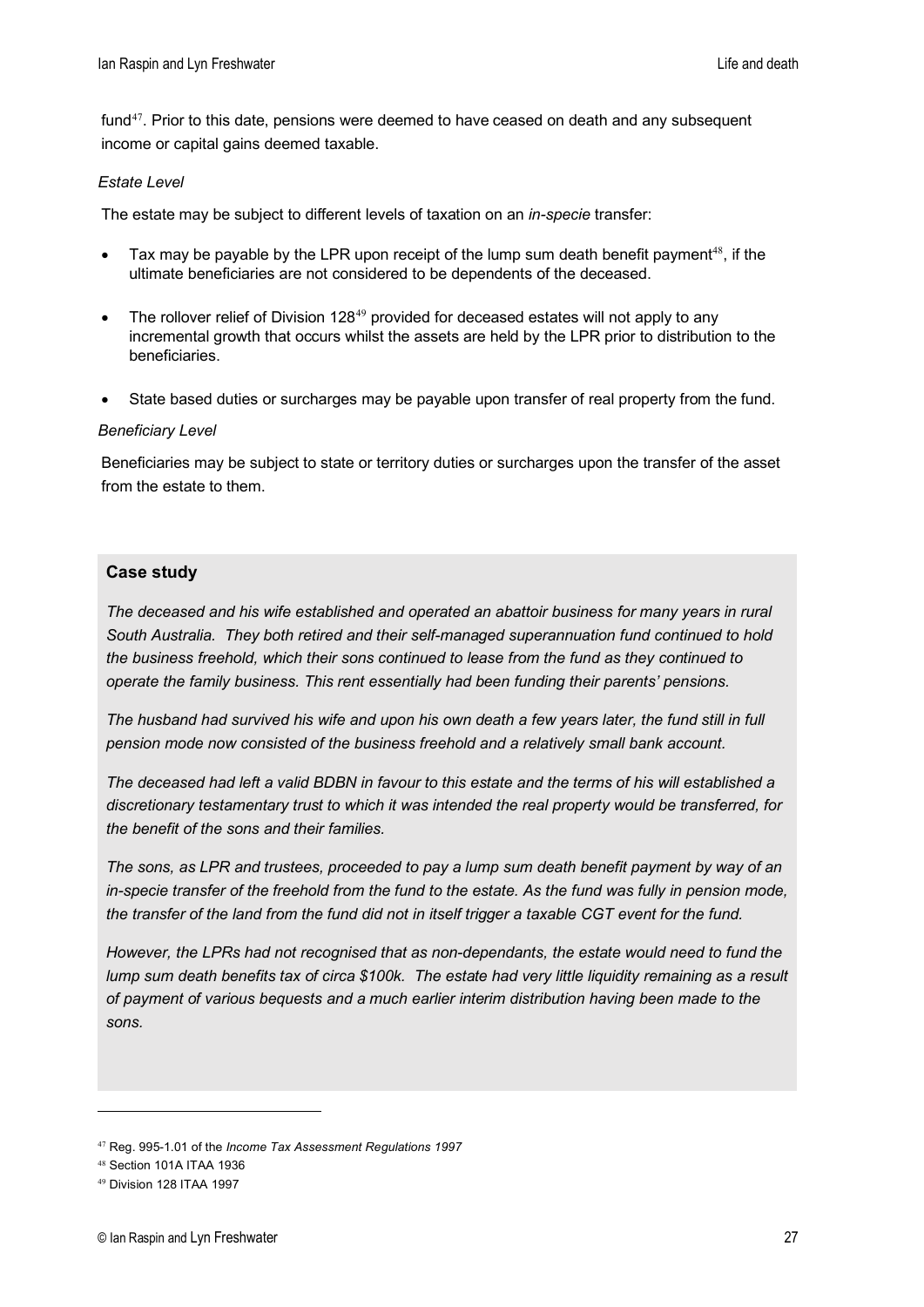*The estate accordingly sold a 25% interest in the real property to an investment company owned by the brothers and the remaining 75% of the property was transferred to the testamentary trust as intended albeit it as tenants in common.* 

*Stamp duty was payable on the transfer from the estate.* 

*This outcome could have been worse still had the fund not been in full pension mode, as the transaction would been subject to tax at the above two levels. Namely, once within the fund for the tax payable on the disposal as a result of the in-specie transfer of the real property to the estate, and secondly within the estate on the lump sum death benefit payment to non-dependents of the deceased.* 

*Options would have had to be explored had this been an issue. A couple of possible solutions that come to mind may be to that the fund could explore directly selling a fractional interest within the real property, or that if they had the liquidity or super balances that the sons could have become members of the fund by making either member contributions or undertaking rollovers into the fund.*

*This example settled well for all parties, but it does highlight the need for holistic estate planning and that LPRs need to understand all their tax obligations prior to making interim distributions.* 

# <span id="page-27-0"></span>4.5 Other Observations

The following observations are provided to draw high level awareness to what I perceive are interesting and relevant related matters to be aware of.

- If the deceased was a member of an SMSF, the LPR cannot avail themselves of PCG 2018/4, which provides LPRs with greater certainty as to their liability for the deceased pre-death affairs, by reducing the period of audit exposure to a period of six months for small and less complex estates. $50$
- If an income stream is commuted within six months from the date of death or three months from the grant of probate, the commutation will continue to be treated as a death benefit payment. Any payment after this period will be treated as a normal superannuation proceeds lump sum payment and taxed accordingly. A similar exemption applies if there has been a delay in making payment as a direct result of legal action or difficulties in contacting or identifying beneficiaries.
- Death is a 'compulsory cashing event<sup>[51](#page-27-2)</sup> and benefits must be paid to either the deceased's dependants or their LPR $^{52}$  $^{52}$  $^{52}$ . Accordingly, it is not possible to roll proceeds directly into a beneficiary's personal superannuation account<sup>[53](#page-27-4)</sup>, in order to retain the funds within a superannuation environment.

<span id="page-27-1"></span><sup>50</sup> If the deceased was a member of a SMSF, the estate is specially excluded from the scopes of this PCG.

<sup>51</sup> Reg. 6.21 SIS Act 1994

<span id="page-27-3"></span><span id="page-27-2"></span><sup>52</sup> Reg. 6.22 SIS Act 1994

<span id="page-27-4"></span><sup>53</sup> ATO ID 2105/53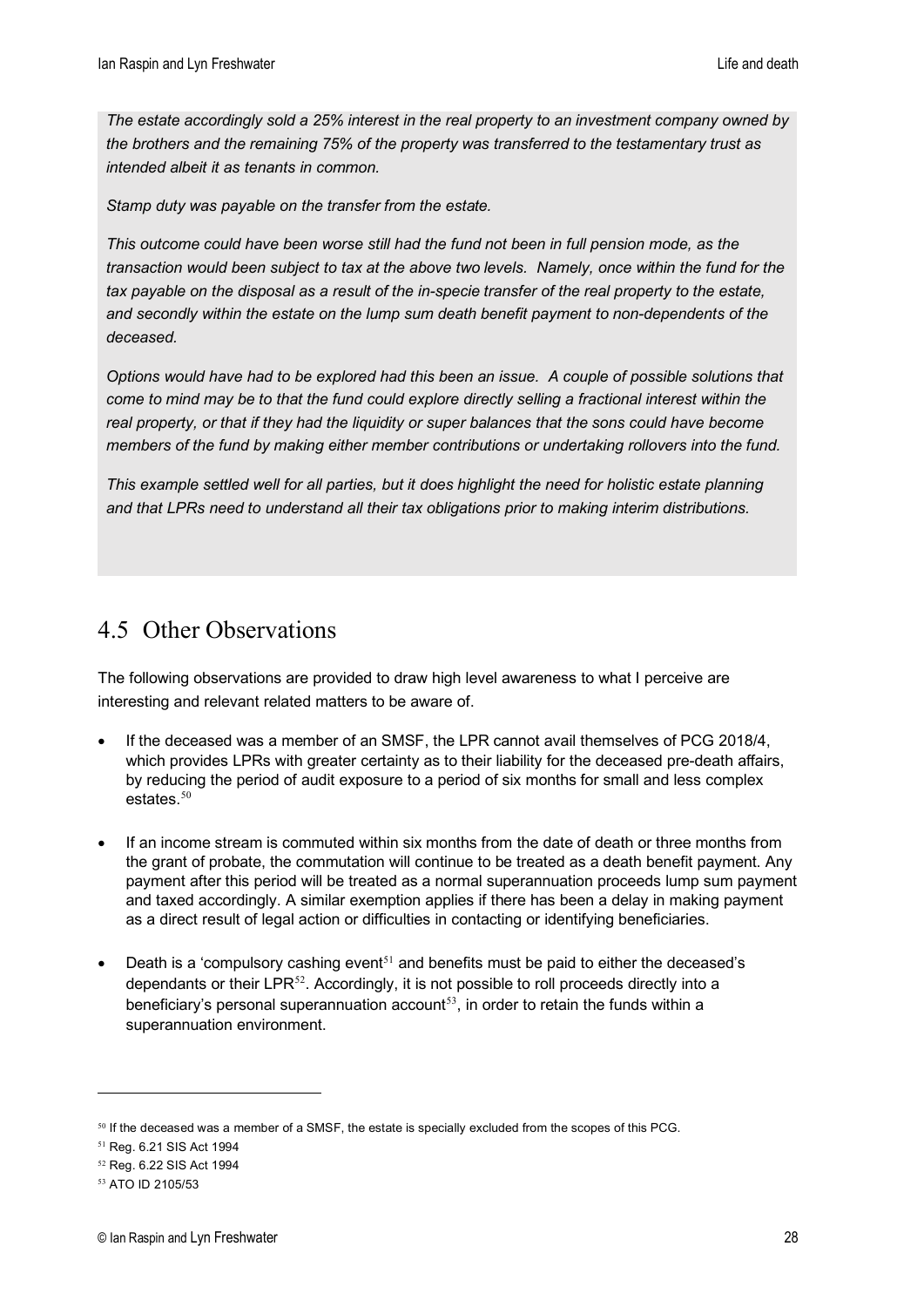- Apportionment rules apply to superannuation lump sums or income streams from 1 July 2007<sup>[54](#page-28-0)</sup>. which essentially prohibit an LPR from streaming the tax-free components to a non-dependant and the taxable components to a dependant, but rather requires that the payments are proportionally allocated. It is interesting to note that the ATO does not appear to have indicated how they would treat such an arrangement if it was directed by the testator within the terms of their will.
- In the case of an SMSF and subject to the terms of the deed, an LPR can appoint themselves as a successor trustee of the deceased<sup>[55](#page-28-1)</sup>, albeit, is not required to. It is of note however that the Act provides for a six month effective grace period where the fund will not become non-compliant as a result of the trustee / member rules not being satisfied. As such, arguably, if a member's balance was paid out within this six month period by other existing trustees, it may not be necessary for the LPR to become a trustee for SIS purposes.
- With the introduction of transfer balance caps on the 1 July 2017, it is important to note that where a surviving spouse intends to commence an income stream from a deceased member's account, the value of such an income stream is credited to the dependant's transfer balance account. Where the income stream in combination with the surviving individual's own superannuation income stream exceeds their transfer balance cap, that beneficiary will need to decide which of these superannuation income streams needs to be partly or fully commuted so as to satisfy the prevailing general transfer balance cap.

<sup>54</sup> Division 307 of the ITAA 1997

<span id="page-28-1"></span><span id="page-28-0"></span><sup>55</sup> Subsection 17A(3)(a) of the SIS Act 1993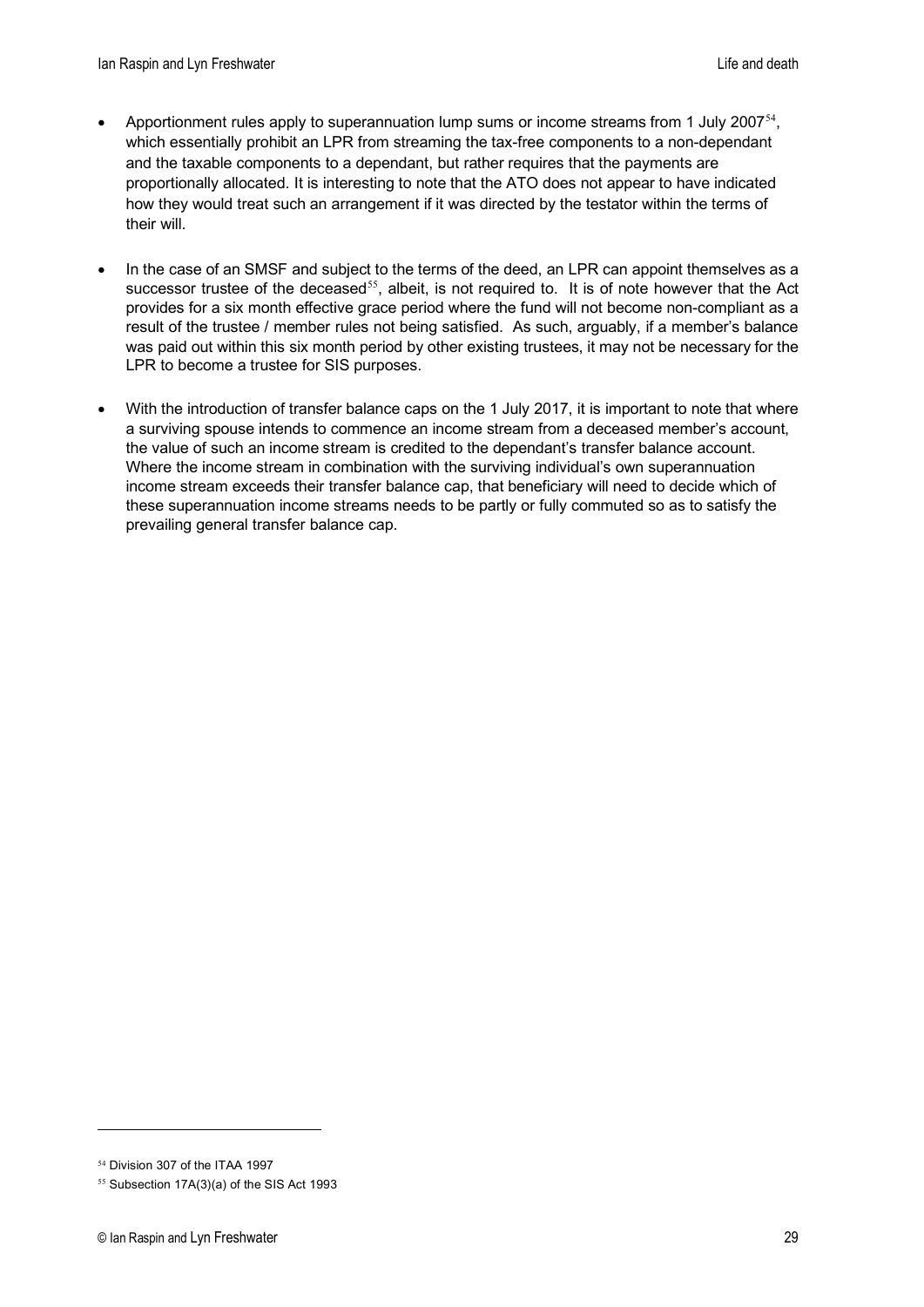# <span id="page-29-0"></span>5 Special Disability Trusts

Special disability trusts (SDT) are intended to assist families make financial provision for the care and accommodation needs of a family member with a severe disability. They can be created *inter-vivos* or by Will.

These trusts are described as 'special' because of the social security and tax concessions that apply to them, not the nature of the disability affecting the principal beneficiary of the trust.

The Taxation Statistics for 2018-19 show that SDTs are a very small component of the total trust population lodging tax returns (908 of a population of almost 908,000 or 0.1%).<sup>[56](#page-29-2)</sup> One reason for this may be the perceived difficulty in complying with the many conditions that apply to SDTs or perhaps there is a limited understanding of the tax and other advantages that they confer.

Our firm is seeing an increase in enquiries about special disability trusts, although generally in the context of how a poorly drafted Will might have been written to achieve the deceased's desire to make provision for a person with a severe disability.

First, let's run through the requirements for creating a valid SDT. Then we will consider the tax benefits.

# <span id="page-29-1"></span>5.1 What is a Special Disability Trust?

A trust qualifies as an SDT if it satisfies the definition in the *Social Security Act 1991* or the *Veterans Entitlements Act 1986.* This paper focuses on the social security definition in section 1209L.

A [trust](http://classic.austlii.edu.au/au/legis/cth/consol_act/ssa1991186/s1207a.html#trust) is a [special disability trust](http://classic.austlii.edu.au/au/legis/cth/consol_act/ssa1991186/s23.html#special_disability_trust) if all of the following requirements are met:

- the beneficiary requirements (section 1209M)
- the [trust](http://classic.austlii.edu.au/au/legis/cth/consol_act/ssa1991186/s1207a.html#trust) purpose requirements (section 1209N)
- the [trust](http://classic.austlii.edu.au/au/legis/cth/consol_act/ssa1991186/s1207a.html#trust) deed requirements (section 1209P)
- the [trustee](http://classic.austlii.edu.au/au/legis/cth/consol_act/ssa1991186/s1207a.html#trustee) requirements (section 1209Q)
- the [trust](http://classic.austlii.edu.au/au/legis/cth/consol_act/ssa1991186/s1207a.html#trust) [property](http://classic.austlii.edu.au/au/legis/cth/consol_act/ssa1991186/s1207a.html#property) requirements (section 1209R)
- the [trust](http://classic.austlii.edu.au/au/legis/cth/consol_act/ssa1991186/s1207a.html#trust) expenditure requirements, if any (section 1209RA)
- the reporting requirements (section 1209S)
- the audit requirements (section 1209T).

<span id="page-29-2"></span><sup>56</sup> https://data.gov.au/data/dataset/taxation-statistics-2018-19/resource/879629ca-af02-45da-9685 df24ace4e89c?inner\_span=True.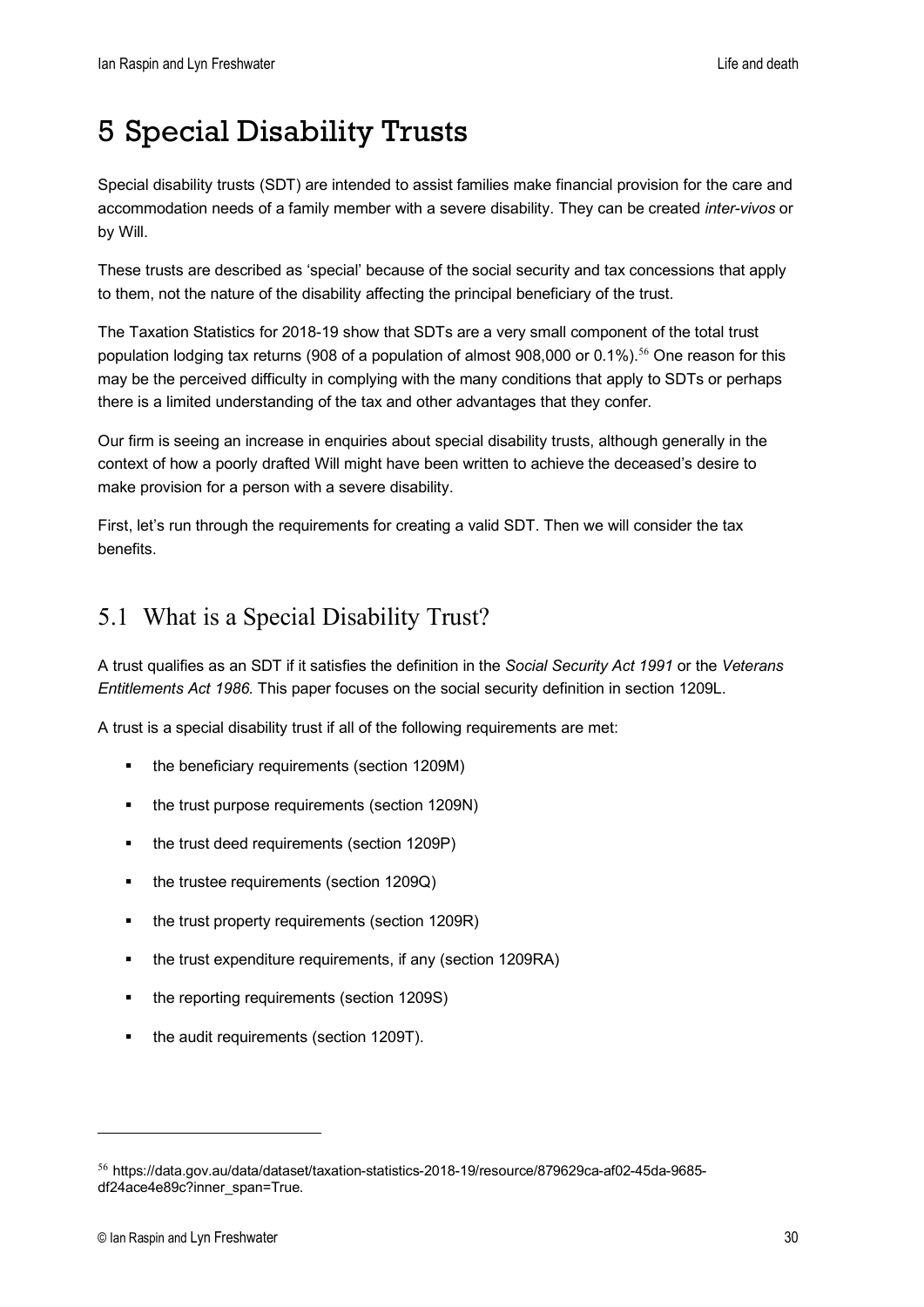#### <span id="page-30-0"></span>5.1.1 The beneficiary requirements

Apart from any residuary beneficiary, an SDT must have only one beneficiary (the [principal](http://classic.austlii.edu.au/au/legis/cth/consol_act/ssa1991186/s23.html#principal_beneficiary)  [beneficiary\)](http://classic.austlii.edu.au/au/legis/cth/consol_act/ssa1991186/s23.html#principal_beneficiary).

The principal beneficiary must have a severe disability. If the beneficiary is over  $16^{57}$  this means that the beneficiary:

- has a level of impairment that would qualify them for Disability Support Pension or who is already receiving a Department of Veterans' Affairs Invalidity Service Pension or Department of Veterans' Affairs Invalidity Income Support Supplement, and
- has a disability that would, if they had a sole carer, qualify the carer for Carer Payment or Carer Allowance, or who is living in an institution, hostel or group home in which care is provided for people with disabilities and for which funding is provided under an agreement between the Commonwealth, states and territories, and
- **has a disability which meant they have no likelihood of working for more than seven hours per** week at or above the relevant minimum wage.

A trust can't be a special disability trust if at time it is created, an SDT already exists for the principal beneficiary.

A trust can only be a SDT while the principal beneficiary is alive.

#### <span id="page-30-1"></span>5.1.2 Trust purpose requirements**[58](#page-30-3)**

The primary purpose of an SDT during the lifetime of the [principal beneficiary,](http://classic.austlii.edu.au/au/legis/cth/consol_act/ssa1991186/s23.html#principal_beneficiary) must be to meet the reasonable [care](http://classic.austlii.edu.au/au/legis/cth/consol_act/ssa1991186/s197.html#care) and accommodation needs of that beneficiary.

An SDT may have other purposes that are ancillary to the primary purpose and necessary or desirable to facilitate the achievement of that purpose or which are primarily for the benefit of the [principal beneficiary.](http://classic.austlii.edu.au/au/legis/cth/consol_act/ssa1991186/s23.html#principal_beneficiary)

What is reasonable is determined by having regard to all of the circumstances and, in particular, the principal beneficiary's care and accommodation needs that are necessary because of their disability and the trust's total assets.

A care need may be reasonable if:

- the need arises as a result of the disability of the principal beneficiary, and
- the need is for:

<span id="page-30-2"></span> $57$  There are similar rules for children under 16.

<span id="page-30-3"></span><sup>&</sup>lt;sup>58</sup> This information is contained in section 4.14.3.30 of the Social Security Guide, https://guides.dss.gov.au/guide-socialsecurity-law/4/14/3/30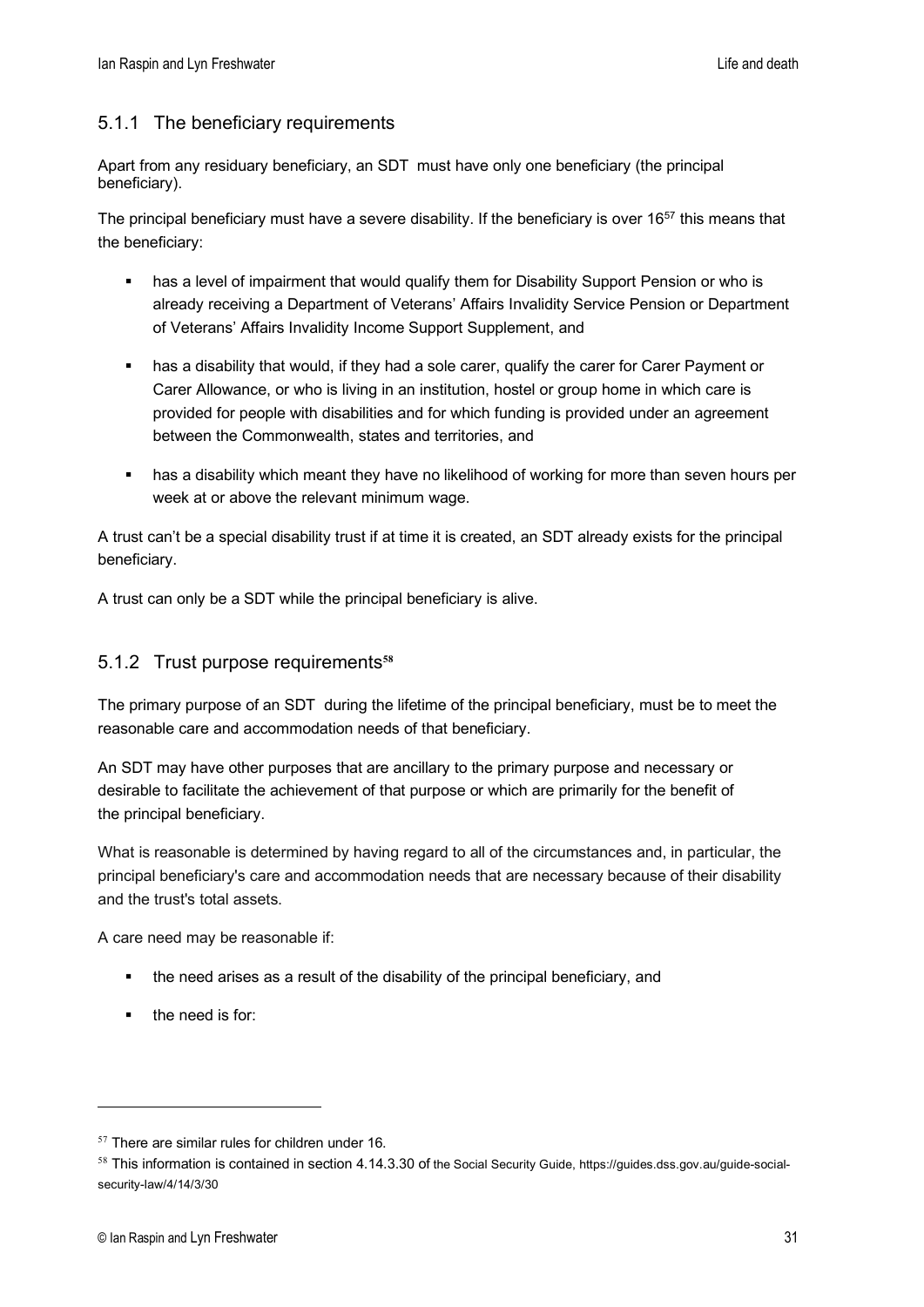- o medical-related and dental costs of the principal beneficiary, including but not limited to health insurance and ambulance cover, medicines, surgery, specialist and general practitioner services, or
- $\circ$  the daily care fee and any additional itemised fees charged by an approved provider in relation to the principal beneficiary's care and accommodation in a residential care service or in certain supported care accommodation, and
- the need is met in Australia.

Examples of reasonable care needs include:

- professional care and case management required for, or because of, the principal beneficiary's disability,
- therapy (including alternative therapy) that is approved, in writing, by a medical practitioner as required for, or because of, the principal beneficiary's disability,
- specialised food specified by a medical practitioner as essential for the principal beneficiary's health,
- mobility aids, prostheses and positioning aids required for, or because of, the principal beneficiary's disability,
- sleeping and sensory aids required for, or because of, the principal beneficiary's disability,
- personal care aids required for, or because of, the principal beneficiary's disability,
- transport required for, or because of, the principal beneficiary's disability,
- **training for transitional or independent living skills of the beneficiary.**

An accommodation need may be reasonable if:

- it arises as a result of the disability of the principal beneficiary, or
- the need is to pay for property (whether purchased in part or full, or rented) for the accommodation needs of the beneficiary AND the property is acquired or rented from a person who is not an immediate family member of the principal beneficiary. Property not used for the accommodation needs of the principal beneficiary can be rented at market value provided the income is used for the benefit of the principal beneficiary, or
- the need to pay rates and taxes or maintenance /upkeep on a property is a reasonable accommodation need if the property:
	- $\circ$  is owned by a special disability trust, and
	- $\circ$  is used for the accommodation of the principal beneficiary of the special disability trust, or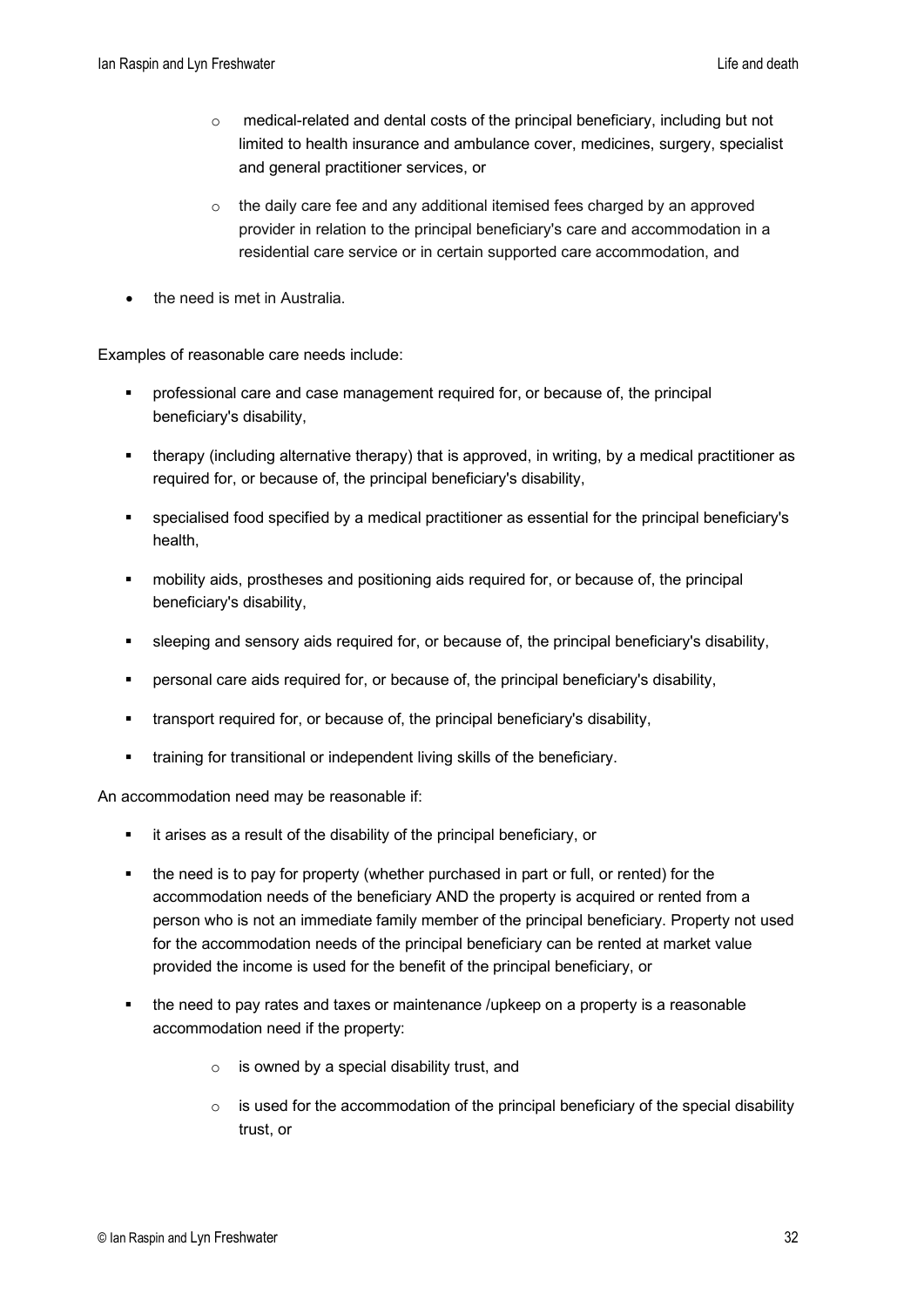is rented at market value and the income from the rent is used for the benefit of the beneficiary.

Examples of reasonable accommodation needs include, but are not limited to:

- modification to the principal beneficiary's place of residence arising from his or her disability,
- payment for the purchase of the principal beneficiary's place of residence if the payment is not made to an immediate family member of the principal beneficiary,
- payment of rental for the principal beneficiary's place of residence if the payment is not made to an immediate family member of the principal beneficiary,
- payment of accommodation bond for the principal beneficiary if the payment is not made to an immediate family member of the principal beneficiary,
- **EXECT** any itemised fees which specifically relate to the accommodation of the principal beneficiary residing in a residential care service.

An SDT can undertake a level of discretionary spending for the benefit of the principal beneficiary that is not directly related to their care and accommodation needs. This provides SDTs with some flexibility to meet costs relating to the beneficiary's health, wellbeing, recreation, independence and social inclusion.

The discretionary spending limit was initially set at \$10,000 on 1 January 2011. It is indexed each year for inflation. For the 2020-21 year the limit was \$12,500.

The following are examples expenditure that is regarded as discretionary (these items are not considered to be reasonable care needs):

- food
- **•** household items for the beneficiary
- toiletries such as toothpaste, toilet paper, soap, shampoo, sanitary pads and tampons
- vehicle registration, insurance and petrol
- **F** recreation and leisure activities
- life skills and social inclusion workshops
- therapy that is not required for, or because of, the principal beneficiary's disability or that is not approved in writing by a medical practitioner
- capital improvements to the principal beneficiary's place of residence not arising from his or her disability
- building and content insurance, utilities charges and cleaning charges
- clothing and footwear that is not required for, or because of, the principlal beneficiary's disability.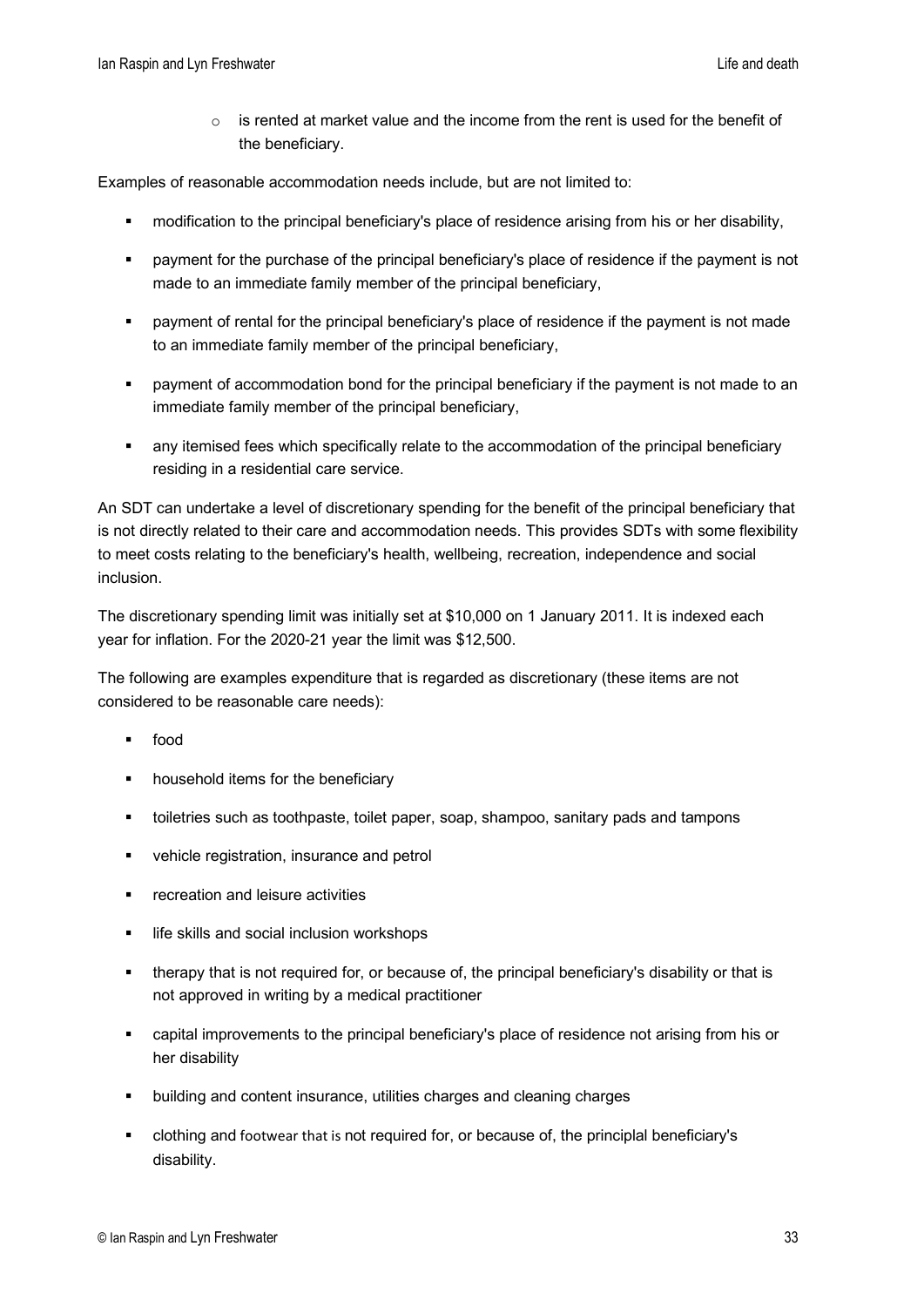#### <span id="page-33-0"></span>5.1.3 Trust deed requirements

The trust deed for an SDT must contain certain compulsory clauses from the Model Trust Deed prepared by DSS. These clauses are set out in *Social Security (Special Disability Trust — Trust Deed, Reporting and Audit Requirements) (FaHCSIA) Determination 2013* and are listed below. Other provisions can be added to an SDT Deed provided they are not inconsistent with the compulsory clauses or have the effect of overriding them.

| Item | <b>Matter</b>                                       | <b>Clause of model trust deed</b> |
|------|-----------------------------------------------------|-----------------------------------|
| 1    | Date on which trust is made                         | P.1                               |
| 2    | Parties to the trust                                | P.2                               |
| 3    | Description of the Principal Beneficiary            | 1.1                               |
| 4    | Declaration of trust                                | 1.2                               |
| 5    | Name of trust                                       | 1.3                               |
| 6    | Application of operative provisions                 | 1.4                               |
| 7    | Duration of trust                                   | 1.5                               |
| 8    | <b>Exclusion of settlors</b>                        | 1.7                               |
| 9    | Primary and other purposes of the trust             | 2.1                               |
| 10   | Priority of Principal Beneficiary                   | 2.2                               |
| 11   | Power to accumulate income                          | 2.4                               |
| 12   | Contributions                                       | 3.1                               |
| 13   | Non-acceptable contributions                        | 3.2                               |
| 14   | Restrictions on use of trust funds                  | 3.3                               |
| 15   | Prohibition on borrowing                            | 3.4                               |
| 16   | Further prohibitions with regard to related parties | 3.5                               |
| 17   | Prohibition on lending to Principal Beneficiary     | 3.6                               |
| 18   | Donor register                                      | 3.7                               |
| 19   | Qualifications of the trustee                       | 5.1                               |
| 20   | Extent of trustee responsibility                    | 5.5                               |
| 21   | Powers of trustee                                   | 6.1                               |
| 22   | Standard of care                                    | 6.2                               |
| 23   | Investment strategy                                 | 6.3                               |
| 24   | Requirement to keep accounts                        | 8.1                               |
| 25   | Financial statements and reporting                  | 8.2                               |
| 26   | Audit requirements                                  | 8.3                               |
| 27   | Amending the trust                                  | 9.2                               |
| 28   | <b>Definitions</b>                                  | 9.3                               |
| 29   | Interpretation                                      | 9.4                               |
| 30   | Applicable law                                      | 9.5                               |
| 31   | Execution                                           | E.1                               |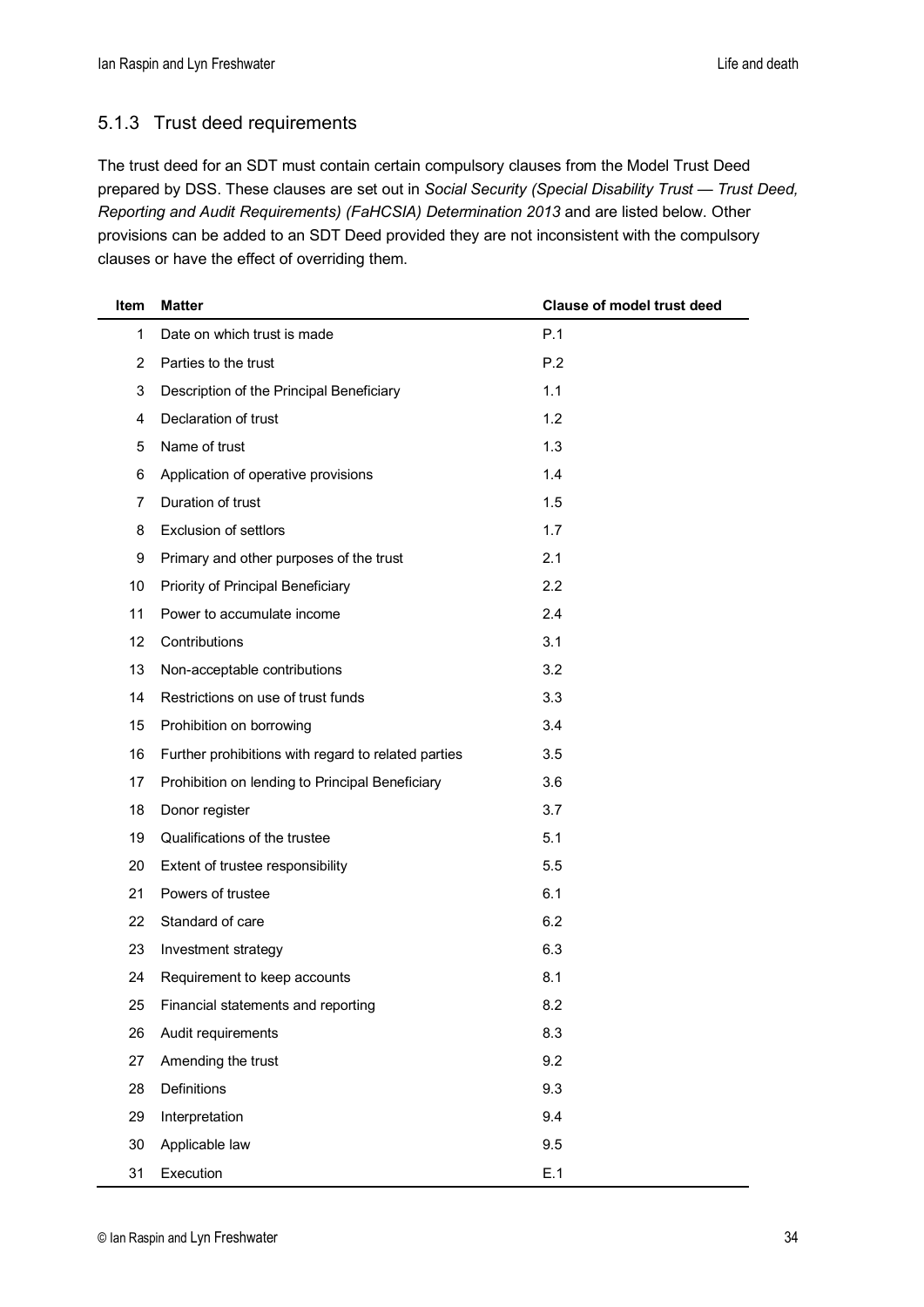#### <span id="page-34-0"></span>5.1.4 Trustee requirements

A trustee who is an individual must be an Australian resident and not have been convicted of an offence involving dishonest conduct or under the Social Security or Veterans Entitlements Acts and must not have been disqualified from managing a company.

Similarly, if there is a corporate trustee, each director must satisfy these requirements.

#### <span id="page-34-1"></span>5.1.5 Trust property requirements

The principal beneficiary or their partner can only contribute assets to an SDT if

- the assets are a bequest or a superannuation death benefit, and
- the assets are transferred to the trust within three years of their receipt.

Other amounts, such as compensation payments cannot be contributed to the SDT.

There are also rules that prevent payments being made to an immediate family member or child of a beneficiary for:

- care, or
- services related to the beneficiary's accommodation, or
- <span id="page-34-2"></span>the purchase of lease of a property.

#### 5.1.6 Reporting requirements

By 31 March each year, the [trustees](http://classic.austlii.edu.au/au/legis/cth/consol_act/ssa1991186/s1207a.html#trustee) must provide to Social Security a copy of the trust's written financial statements for the previous financial [year](http://classic.austlii.edu.au/au/legis/cth/consol_act/ssa1991186/s19ab.html#year) ending on 30 June<sup>[59](#page-34-3)</sup>.

The financial statements must be prepared by a qualified accountant who is not a relative of the trustee or a trust beneficiary. They must include a statement to the effect that, all amounts paid out of the trust (other than reasonable administration expenses and taxation) were paid to meet the reasonable care and accommodation needs of the principal beneficiary; a purpose ancillary to that or for purposes primarily for the benefit of the principal beneficiary

The Act<sup>[60](#page-34-4)</sup> provides for the Secretary of the department administering the Act to make a determination for the reporting requirements of special disability trusts. Clause 3.2(b) makes it a requirement to comply with the relevant accounting standards. With the introduction of AASB 2020-2, there is no carve out for SDT, which by default suggests they should be GPFS for the 2021 financial years onwards

A research report undertaken by the AASB<sup>[61](#page-34-5)</sup> into the then proposed SDT legislative and regulatory financial reporting requirements, indicated the Board's thinking was that SDTs would not be captured

<span id="page-34-3"></span><sup>59</sup> section 1209S of the *Social Security Act 1991* and section 3.2 of the *[Social Security \(Special Disability Trust –](https://www.legislation.gov.au/Details/F2013L01026) Trust Deed, [Reporting and Audit Requirements \(FaHCSIA\) Determination 2013](https://www.legislation.gov.au/Details/F2013L01026)* (Determination). S3.2(2)(b) of the Determination requires that the financial statements "comply with the relevant Australian Accounting Standards". S3.2(1) of the Determination defines the financial statements as "a profit and loss statement", "a balance sheet with applicable notes" and "if necessary, a depreciation schedule for each class of trust asset

<span id="page-34-4"></span><sup>60</sup> Section 1209S of the *Social Security Act 1991 (Cth)*

<span id="page-34-5"></span><sup>61</sup> AASB Research Report 10 – Legislative and Regulatory Financial reporting requirements, March 2019, page 36 https://www.aasb.gov.au/admin/file/content102/c3/AASB\_RR10\_03-19Legislation.pdf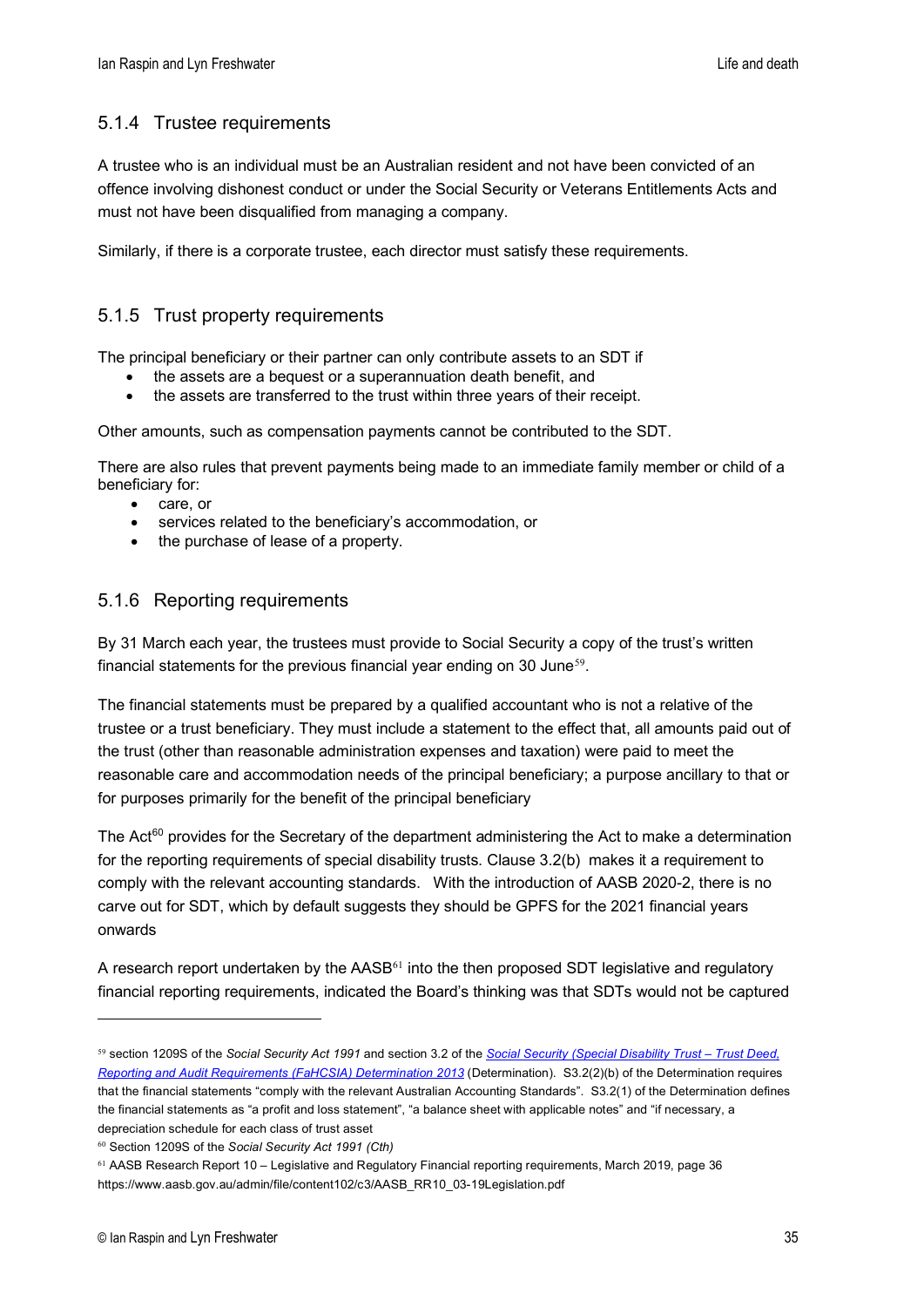by the proposed changes and that it would consider SDTs for this purpose to be classified as not for profit entities.

The professional bodies are currently seeking clarification about this matter from the Board of Tax and the Department of Social Security. It is the writer's view, that any requirement for GPRS reporting would be onerous, costly and unnecessary given the limited range of users of the reports and the comparatively small balance of funds held within these trusts held for the specific beneficiary.

In addition, the trustees must provide a statutory declaration to the effect that all relevant information is true and correct.

#### <span id="page-35-0"></span>5.1.7 Audit requirements

The trustees of an SDT must request cause an audit to be carried out, within a reasonable time after receiving a request from a principal beneficiary, an immediate family member, guardian or financial administrator of the principal beneficiary or DSS. Again there are rules about who is qualified to carry out the audit.

## <span id="page-35-1"></span>5.2 Benefits of SDT

#### <span id="page-35-2"></span>5.2.1 Social security benefits

A lot of material published about SDTs focuses on the associated social security concessions, including issues that arise following the death of the principal beneficiary.

For example, assets held in an SDT up to the concessional asset value limit (\$700,250 as at 1 July 2021) are exempt from the assets test for the principal beneficiary. And no income from an SDT is taken into account under the principal beneficiary's income test (regardless of the total value of the SDT's assets).

There is also a gifting concession for immediate family members of the principal beneficiary who are receiving a relevant pension. They can gift up to a combined amount of \$500,000 (unindexed) into an SDT without the money being assessed under normal gifting rules.

#### <span id="page-35-3"></span>5.2.2 Tax benefits

While the value of the social security benefits will depend on the net worth of the principal beneficiary and the family members contributing to the SDT, the tax benefits are not so limited.

Perhaps the most important benefit is the exemption that applies when an asset becomes an asset of an SDT. Section 118-85 of the ITAA provides that any capital gain or loss from a CGT event that happens when an asset is transferred for no consideration to a SDT or a trust that becomes a SDT as soon as practical after the transfer is disregarded.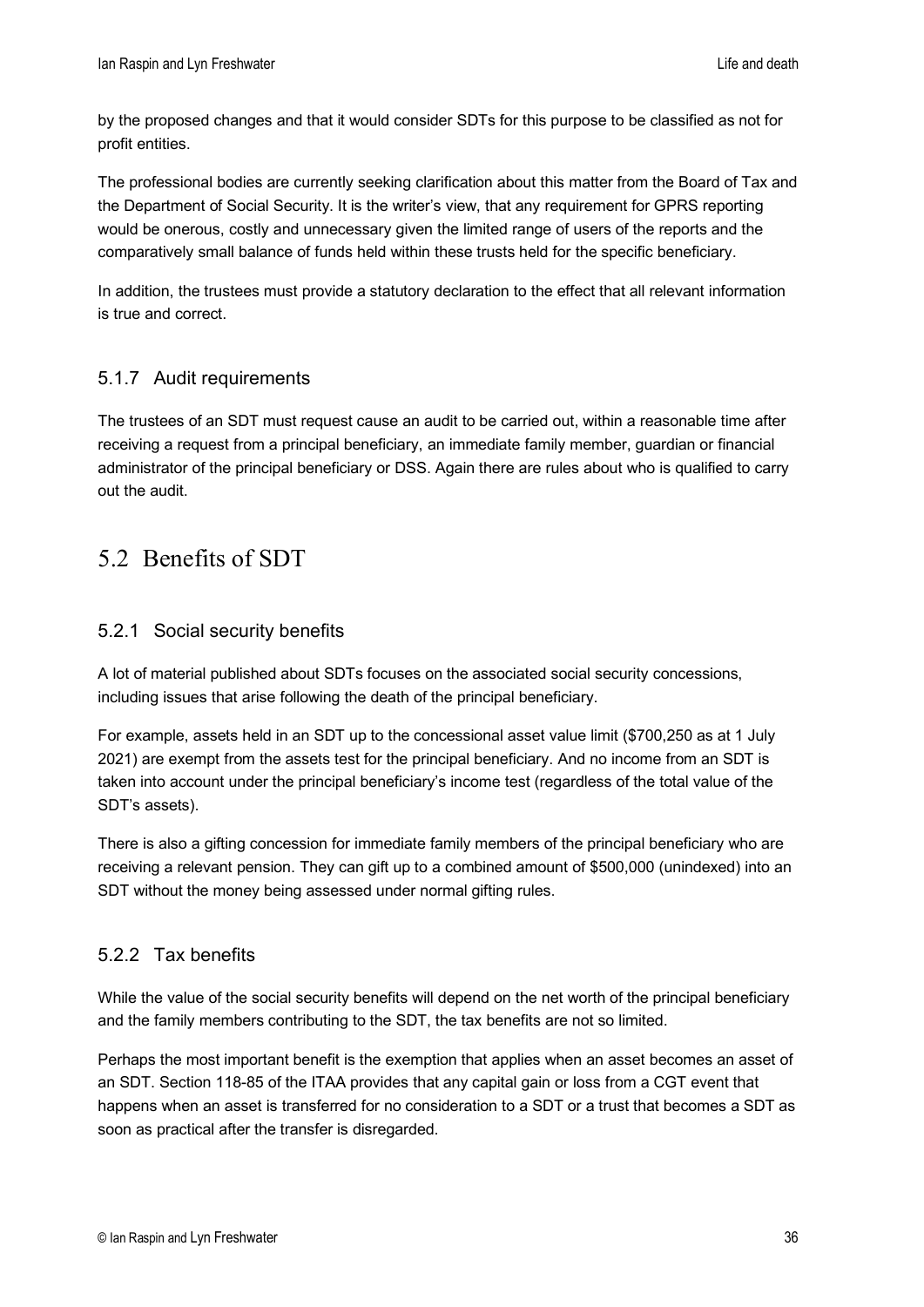Further, the trustee acquires the asset for market value, including if it passes to the trustee as the result of the death of the owner of an asset.

#### Example

*Janet has 2 children, Glenn and Frank. Glenn suffers from a severe disability. She is concerned to ensure that he is well taken care of when she dies. Glenn's condition is such that he must live in a residential care facility.*

*Janet's Will effectively divides her estate equally between the two children. Glenn's share is to be*  held on the terms of two trusts, one a special disability trust (of which Glenn is the principal *beneficiary and Frank is nominated as the residuary beneficiary) and the other a discretionary trust. The SDT will hold*

*80% of Glenn's share. The funds in the discretionary trust are intended to be used to for expenses that are not allowable in an SDT – such as food and entertainment*

*When Janet dies her estate consists of:*

- *her main residence (valued at \$2.5 million)*
- *a holiday home in rural NSW that she acquired pre-CGT (valued at \$1 million)*
- *an extensive share portfolio (the total of the cost bases of her shares is \$750,000 and their market value is \$3 million)*
- *cash (\$1million)*

*The executor of her estate seeks advice about the tax consequences of selling or appropriating the assets between the beneficiaries. Each child's share of the estate is \$3.75 million.*

*The executor will acquire the main residence and holiday home for their market values. The cost base of the shares will depend on whether they are appropriated to:*

- *Frank or Glenn's discretionary trust – they will be acquired for the deceased's cost base; or*
- *the SDT – market value.*

*There is a potential future tax saving to the extent that the assets with an inherent capital gain can be appropriated to the SDT. For example, the total gains inherent in the shares after CGT discount is approximately \$1.125 million. Tax on that amount could be saved; @ 47% that would be \$528,750.*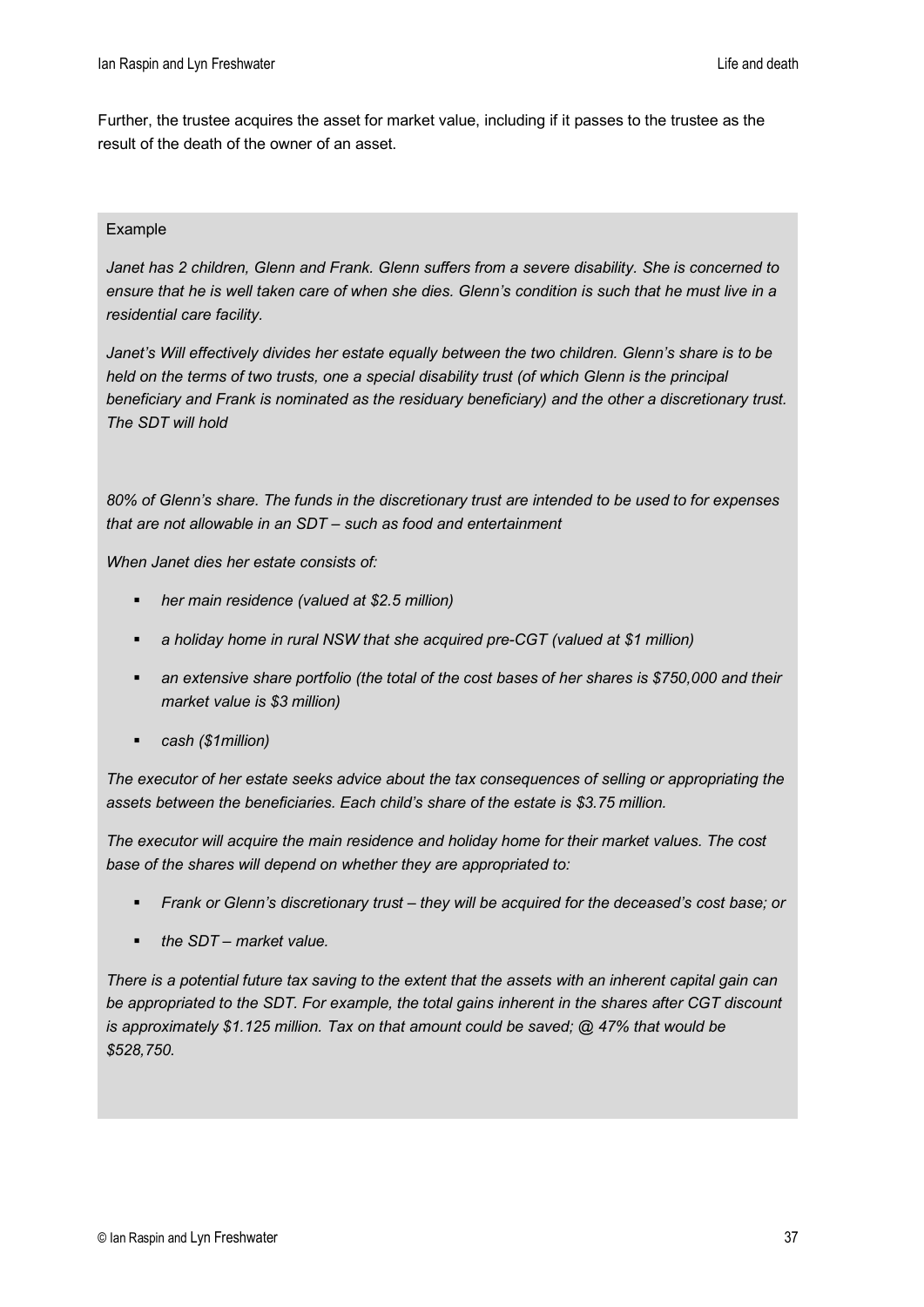The other potential tax benefits that can apply to an SDT are:

- The trustee is assessed under section 98 of the ITAA 1936 on all of the trust's net income. This is achieved by the assumption in section 95AB of the ITAA 1936 that the beneficiary is presently entitled to all of the income whether or not there is income. This means that the all of the net income is assessed at individual marginal rates.
- This is perhaps only a benefit if the SDT was created inter-vivos and the trustee would otherwise be assessed under section 99A at the top marginal tax rate. If the SDT is created under a Will, the trustee would be assessed on the net income not otherwise assessed under section 98. If the trustee is assessed under section 99, marginal rates apply (although withour the benefit of the tax-free threshold.
- Finally, the trustee of an SDT may qualify for a main residence exemption for a capital gain from a dwelling occupied by the principal beneficiary. Again, a similar result can be achieved under a testamentary trust if the beneficiary is provided with a right to occupy a dwelling. The benefit here is again mostly for a trust created inter-vivos.